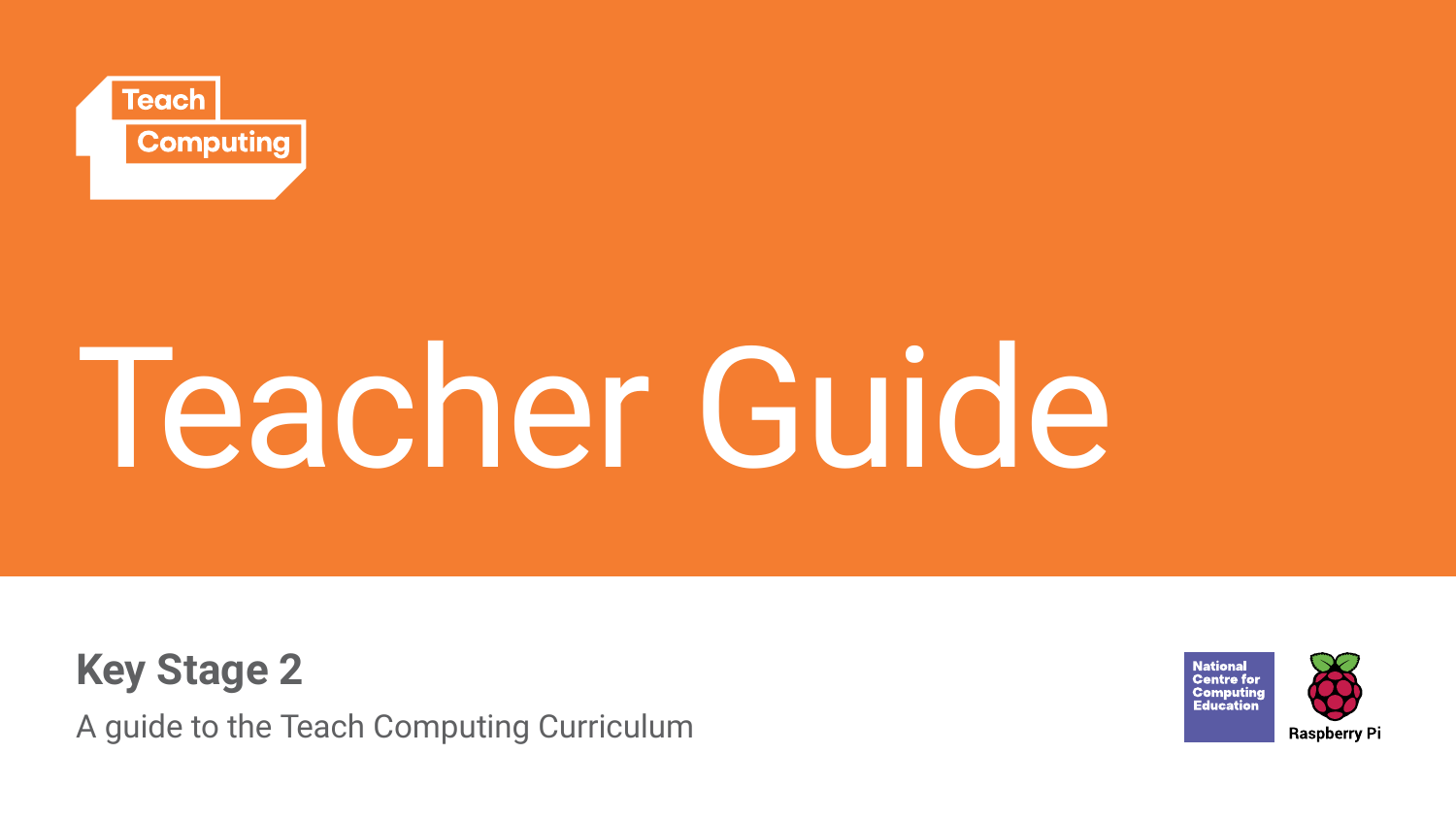

# **Contents**

#### [Introduction](#page-2-0)

#### **2 [Curriculum design](#page-3-0)**

- 2 [The approach](#page-3-0)
- 2 Coherence and flexibility
- [2 Knowledge organisation](#page-3-0)
- [3 Spiral curriculum](#page-4-0)
- [3 Physical computing](#page-4-0)
- [3 Online safety](#page-4-0)
- 4 [Core principles](#page-5-0)
- [4 Inclusive](#page-5-0) and ambitious
- [4 Research-informed](#page-5-0)
- [4 Time-saving for teachers](#page-5-0)

### **5 [Structure of the units of work](#page-6-0)**

- 5 [Teach Computing Curriculum overview](#page-6-0)
- [5 Brief overview](#page-6-0)
- [7 Unit summaries](#page-7-0)
- [8 National curriculum coverage](#page-9-0)   [lower key stage 2](#page-9-0)
- [9 Upper key stage 2](#page-10-0)
- 10 [Teaching order](#page-11-0)
- 10 Mixed year groups

#### **11 [Progression](#page-12-0)**

- 11 [Progression across key stages](#page-12-0)
- 11 [Progression across year groups](#page-12-0)
- 12 Progression within a unit learning graphs

### **14 [Pedagogy](#page-15-0)**

- 14 [Lead with concepts](#page-15-0)
- 14 [Structure lessons](#page-15-0)
- 14 [Make concrete](#page-15-0)
- 14 [Unplug, unpack, repack](#page-15-0)
- 14 [Work together](#page-15-0)
- 15 Read and explore code first
- 15 [Create projects](#page-16-0)
- 15 [Model everything](#page-16-0)
- 15 [Get hands-on](#page-16-0)
- 15 [Challenge misconceptions](#page-16-0)
- 15 [Add variety](#page-16-0)

15 [Foster program comprehension](#page-16-0)

#### **16 [Assessment](#page-17-0)**

- 16 [Formative assessment](#page-17-0)
- 16 [Summative assessment](#page-17-0)
- [16 Multiple choice quiz \(MCQ\)](#page-17-0)
- [16 Rubric](#page-17-0)
- 17 [Adapting for your setting](#page-18-0)

#### **18 [Resources](#page-19-0)**

- 18 [Software and hardware](#page-19-0)
- [18 Hardware](#page-19-0)
- [18 Software](#page-19-0)
- 19 [Software and hardware overview](#page-20-0)
- 21 [National Centre for Computing Education](#page-22-0)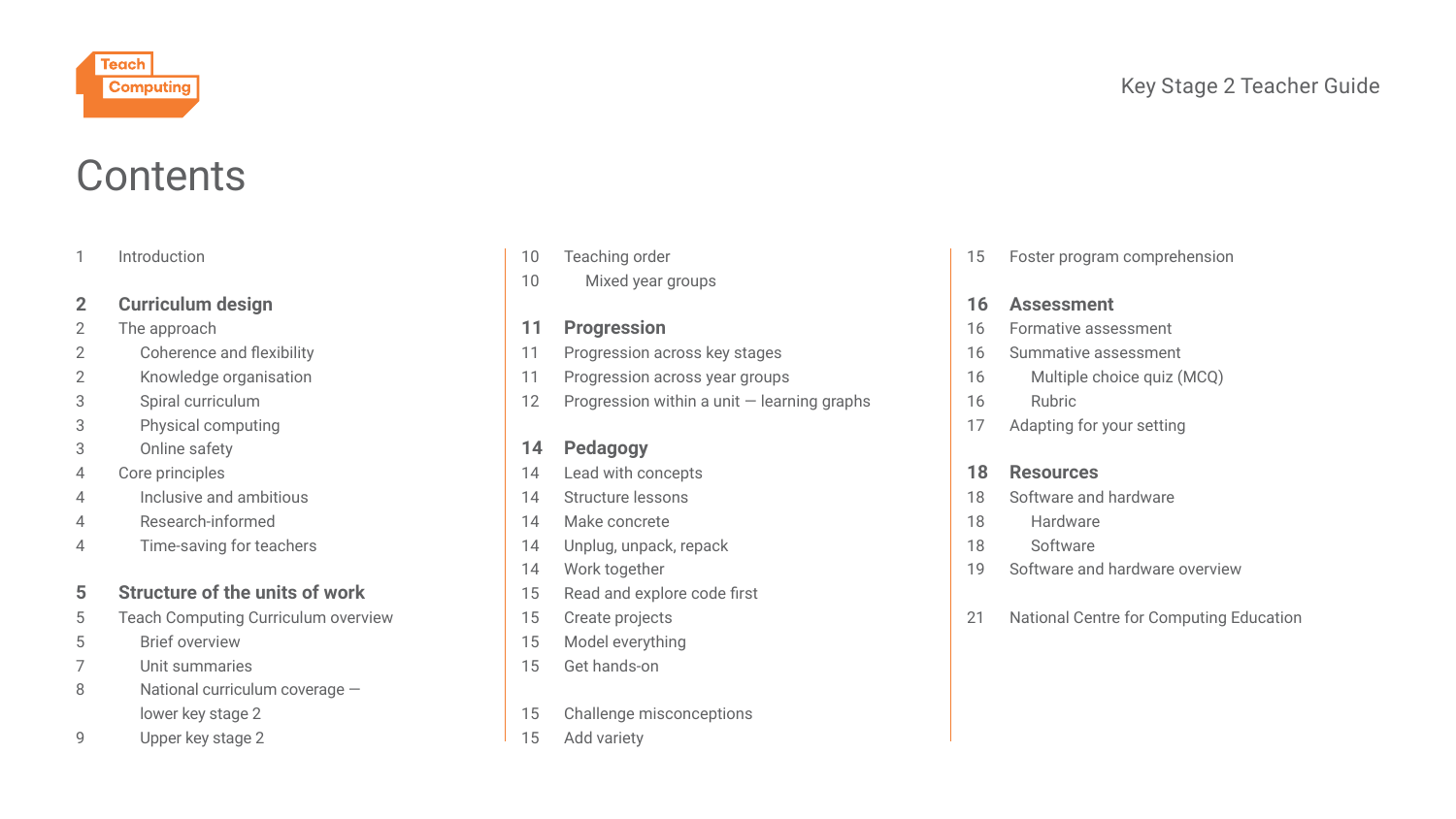

<span id="page-2-0"></span>

# Introduction

The Teach Computing Curriculum (ncce.io/tcc) is a comprehensive collection of materials produced to support 500 hours of teaching, facilitating the delivery of the entire English computing curriculum from key stage 1 to 4 (5- to 16-year-olds). The Teach Computing Curriculum was created by the Raspberry Pi Foundation on behalf of the National Centre for Computing Education (NCCE). All content is free, and editable under the Open Government Licence (OGL — ncce.io/ogl), ensuring that the resources can be tailored to each individual teacher and school setting. The materials are suitable for all pupils irrespective of their skills, background, and additional needs.

The aims of the Teach Computing Curriculum are as follows:

- Reduce teacher workload
- Show the breadth and depth of the computing curriculum, particularly beyond programming!
- Demonstrate how computing can be taught well, based on research
- Highlight areas for subject knowledge and pedagogy enhancement through training

The Teach Computing Curriculum resources are regularly updated in response to feedback. Feedback can be submitted at ncce.io/rrfeedback or by email to resourcesfeedback@raspberrypi.org.

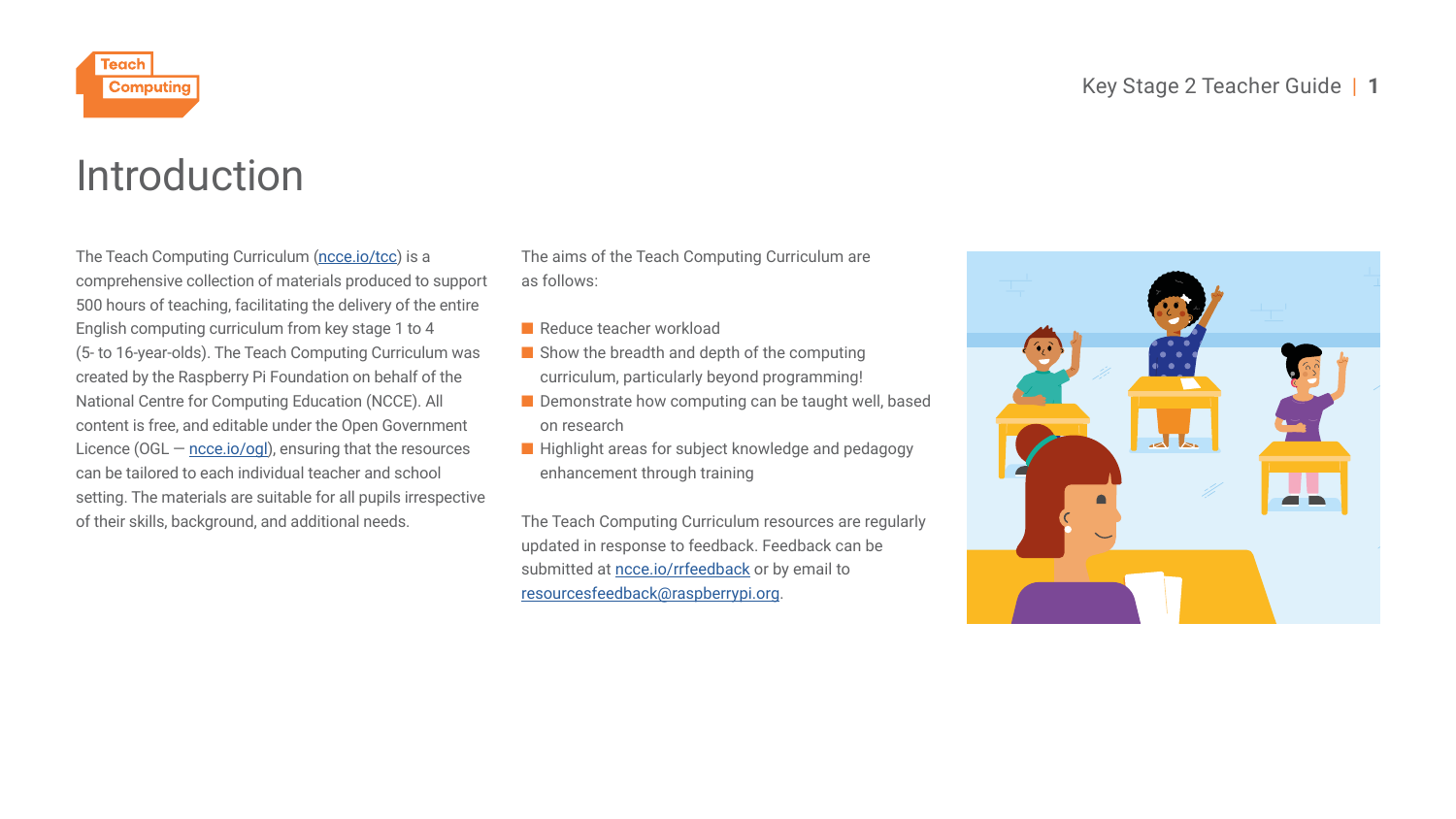<span id="page-3-0"></span>

# Curriculum design

# **The approach**

### **Coherence and flexibility**

The Teach Computing Curriculum is structured in units. For these units to be coherent, the lessons within a unit must be taught in order. However, across a year group, the units themselves do not need to be taught in order, with the exception of 'Programming' units, where concepts and skills rely on prior learning and experiences.

### **Knowledge organisation**

The Teach Computing Curriculum uses the National Centre for Computing Education's computing taxonomy to ensure comprehensive coverage of the subject. This has been developed through a thorough review of the KS1–4 computing programme of study, and the GCSE and A level computer science specifications across all awarding bodies. All learning outcomes can be described through a high-level taxonomy of ten strands, ordered alphabetically as follows:

- **Algorithms** Be able to comprehend, design, create, and evaluate algorithms
- **Computer networks** Understand how networks can be used to retrieve and share information, and how they come with associated risks
- **Computer systems** Understand what a computer is, and how its constituent parts function together as a whole
- **Creating media** Select and create a range of media including text, images, sounds, and video
- **Data and information** Understand how data is stored organised, and used to represent real-world artefacts and scenarios
- **Design and development** Understand the activities involved in planning, creating, and evaluating computing artefacts
- **Effective use of tools** Use software tools to support computing work
- **Impact of technology** Understand how individuals, systems, and society as a whole interact with computer systems
- **Programming** Create software to allow computers to solve problems
- **Safety and security** Understand risks when using technology, and how to protect individuals and systems

The taxonomy provides categories and an organised view of content to encapsulate the discipline of computing. Whilst all strands are present at all phases, they are not always taught explicitly.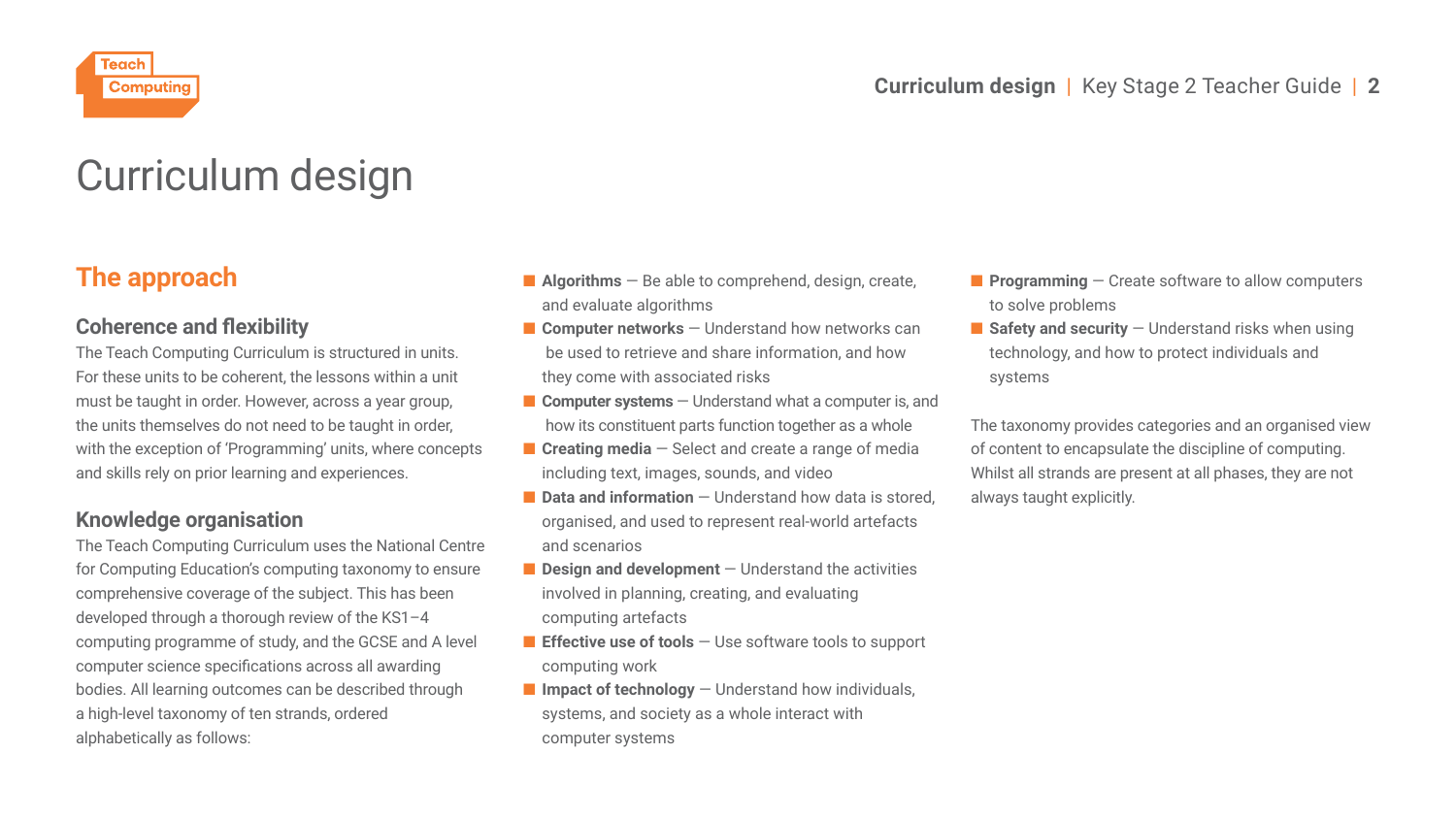<span id="page-4-0"></span>

### **Spiral curriculum**

The units for key stages 1 and 2 are based on a spiral curriculum. This means that each of the themes is revisited regularly (at least once in each year group), and pupils revisit each theme through a new unit that consolidates and builds on prior learning within that theme.

This style of curriculum design reduces the amount of knowledge lost through forgetting, as topics are revisited yearly. It also ensures that connections are made even if different teachers are teaching the units within a theme in consecutive years.

### **Physical computing**

The Teach Computing Curriculum acknowledges that physical computing plays an important role in modern pedagogical approaches in computing, both as a tool to engage pupils and as a strategy to develop pupils' understanding in more creative ways. Additionally, physical computing supports and engages a diverse range of pupils in tangible and challenging tasks.

The physical computing units in the Teach Computing Curriculum are:

- $\blacksquare$  Year 5 Selection in physical computing, which uses a Crumble controller
- Year 6 Sensing, which uses a micro:bit

### **Online safety**

The unit overviews for each unit show the links between the content of the lessons and the national curriculum and Education for a Connected World framework (ncce.io/efacw). These references have been provided to show where aspects relating to online safety, or digital citizenship, are covered within the Teach Computing Curriculum. Not all of the objectives in the Education for a Connected World framework are covered in the Teach Computing Curriculum, as some are better suited to personal, social, health, and economic (PSHE) education; spiritual, moral, social, and cultural (SMSC) development; and citizenship. However, the coverage required for the computing national curriculum is provided.

Schools should decide for themselves how they will ensure that online safety is being managed effectively in their setting, as the scope of this is much wider than just curriculum content.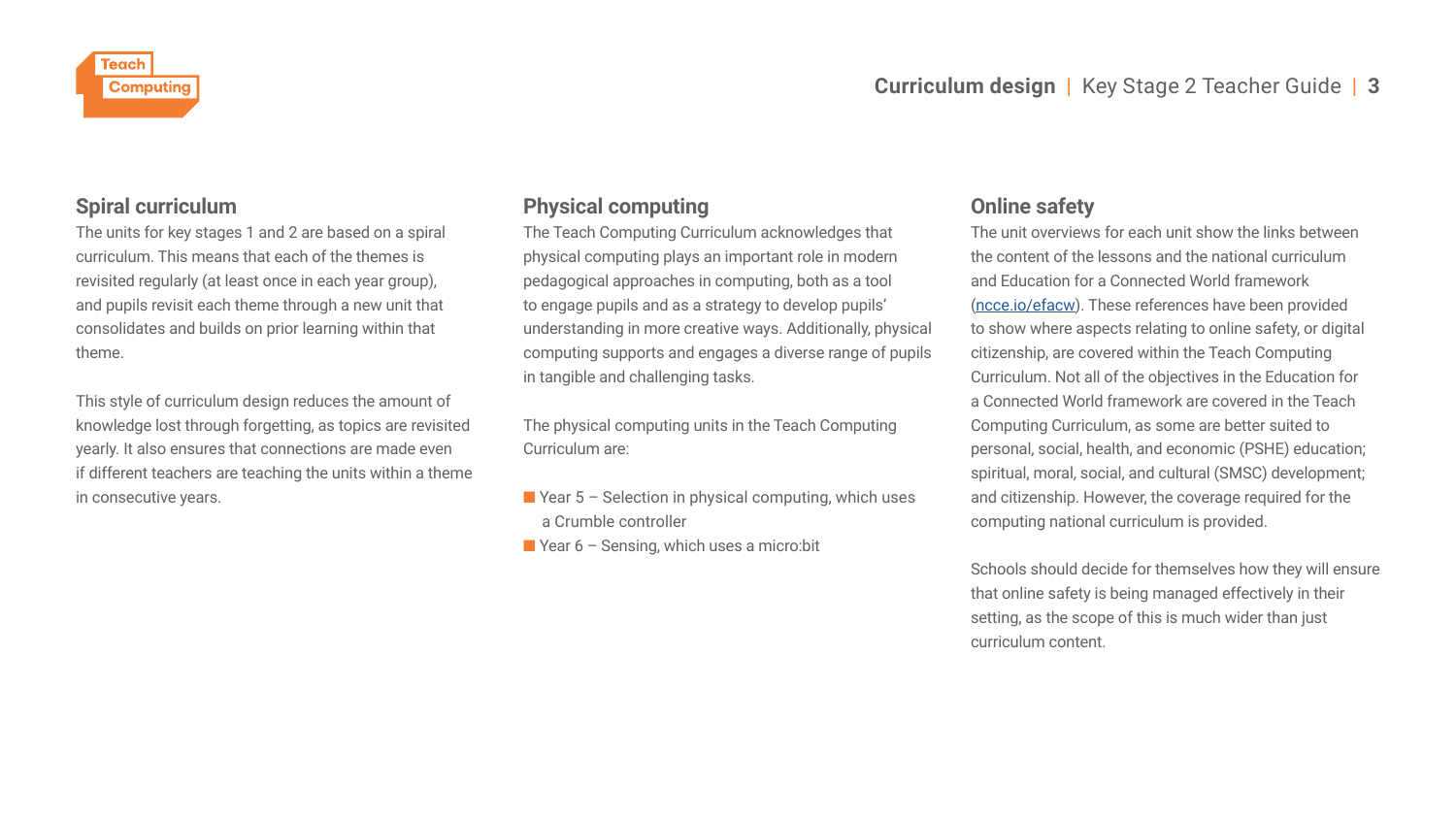<span id="page-5-0"></span>

## **Core principles**

### **Inclusive and ambitious**

The Teach Computing Curriculum has been written to support all pupils. Each lesson is sequenced so that it builds on the learning from the previous lesson, and where appropriate, activities are scaffolded so that all pupils can succeed and thrive. Scaffolded activities provide pupils with extra resources, such as visual prompts, to reach the same learning goals as the rest of the class. Exploratory tasks foster a deeper understanding of a concept, encouraging pupils to apply their learning in different contexts and make connections with other learning experiences.

As well as scaffolded activities, embedded within the lessons are a range of pedagogical strategies (defined in the 'Pedagogy' section of this document), which support making computing topics more accessible.



### **Research-informed**

The subject of computing is much younger than many other subjects, and as such, there is still a lot more to learn about how to teach it effectively. To ensure that teachers are as prepared as possible, the Teach Computing Curriculum builds on a set of pedagogical principles (see the 'Pedagogy' section of this document), which are underpinned by the latest computing research, to demonstrate effective pedagogical strategies throughout. To remain up-to-date as research continues to develop, every aspect of the Teach Computing Curriculum is reviewed each year and changes are made as necessary.

### **Time-saving for teachers**

The Teach Computing Curriculum has been designed to reduce teacher workload. To ensure this, the Teach Computing Curriculum includes all the resources a teacher needs, covering every aspect from planning, to progression mapping, to supporting materials.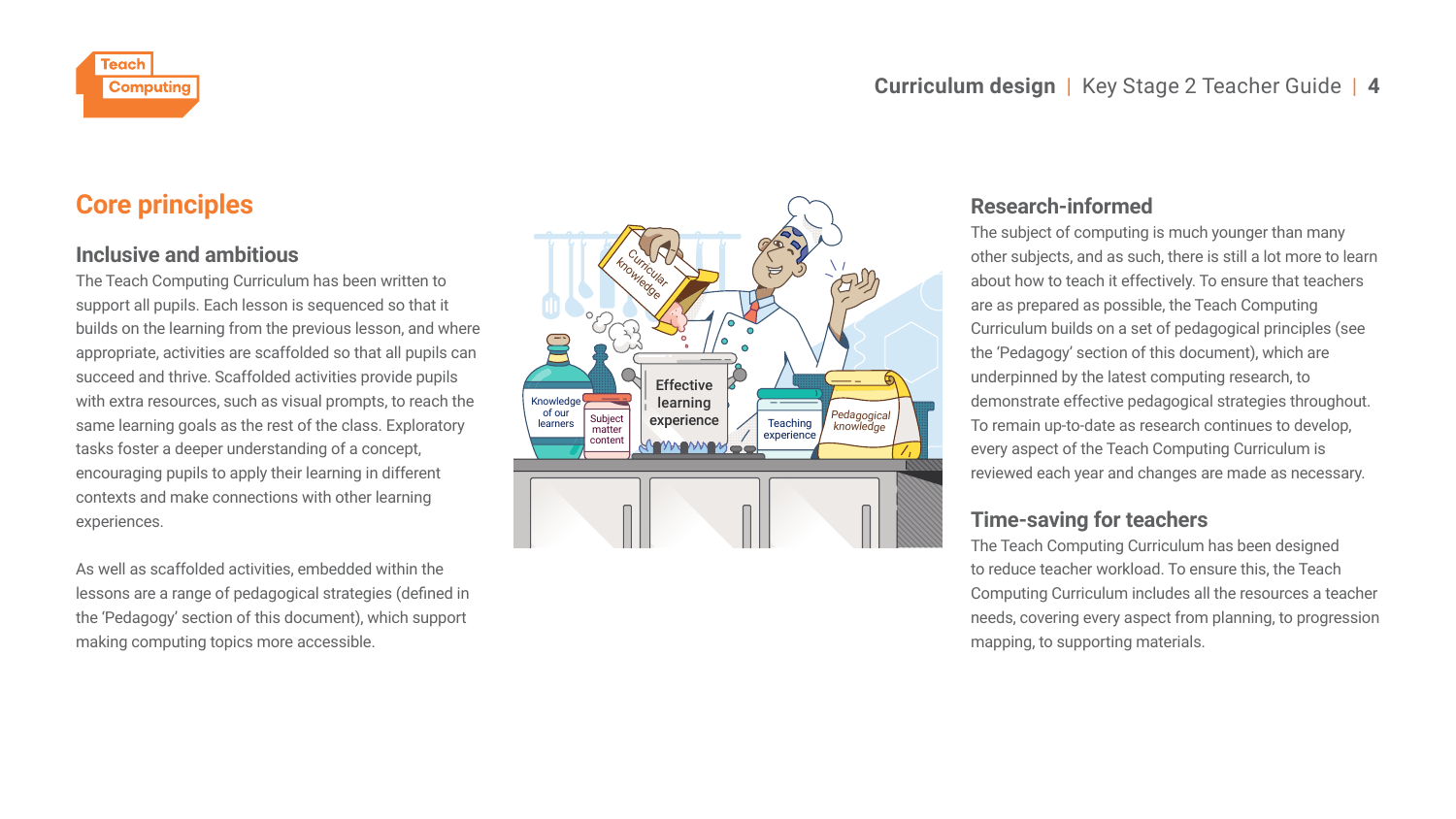<span id="page-6-0"></span>

# Structure of the units of work

Every unit of work in the Teach Computing Curriculum contains: a unit overview; a learning graph, to show the progression of skills and concepts in a unit; lesson content including a detailed lesson plan, slides for learners, and all the resources you will need; and formative and summative assessment opportunities.

### **Teach Computing Curriculum overview**

|                   | <b>Computing systems</b><br>and networks | <b>Creating media</b>        | <b>Programming A</b>           | <b>Data and information</b>              | <b>Creating media</b>    | <b>Programming B</b> |
|-------------------|------------------------------------------|------------------------------|--------------------------------|------------------------------------------|--------------------------|----------------------|
| Year <sub>3</sub> | Connecting                               | Stop-frame                   | Sequencing                     | Branching                                | Desktop                  | Events and actions   |
|                   | computers                                | animation                    | sounds                         | databases                                | publishing               | in programs          |
|                   | (3.1)                                    | (3.2)                        | (3.3)                          | (3.4)                                    | (3.5)                    | (3.6)                |
| Year 4            | The                                      | Audio                        | Repetition                     | Data                                     | Photo                    | Repetition           |
|                   | internet                                 | editing                      | in shapes                      | logging                                  | editing                  | in games             |
|                   | (4.1)                                    | (4.2)                        | (4.3)                          | (4.4)                                    | (4.5)                    | (4.6)                |
| Year 5            | Sharing                                  | Video                        | Selection in                   | Flat-file                                | Vector                   | Selection            |
|                   | information                              | editing                      | physical computing             | databases                                | drawing                  | in quizzes           |
|                   | (5.1)                                    | (5.2)                        | (5.3)                          | (5.4)                                    | (5.5)                    | (5.6)                |
| Year 6            | Internet<br>communication<br>(6.1)       | Webpage<br>creation<br>(6.2) | Variables<br>in games<br>(6.3) | Introduction to<br>spreadsheets<br>(6.4) | 3D<br>modelling<br>(6.5) | Sensing<br>(6.6)     |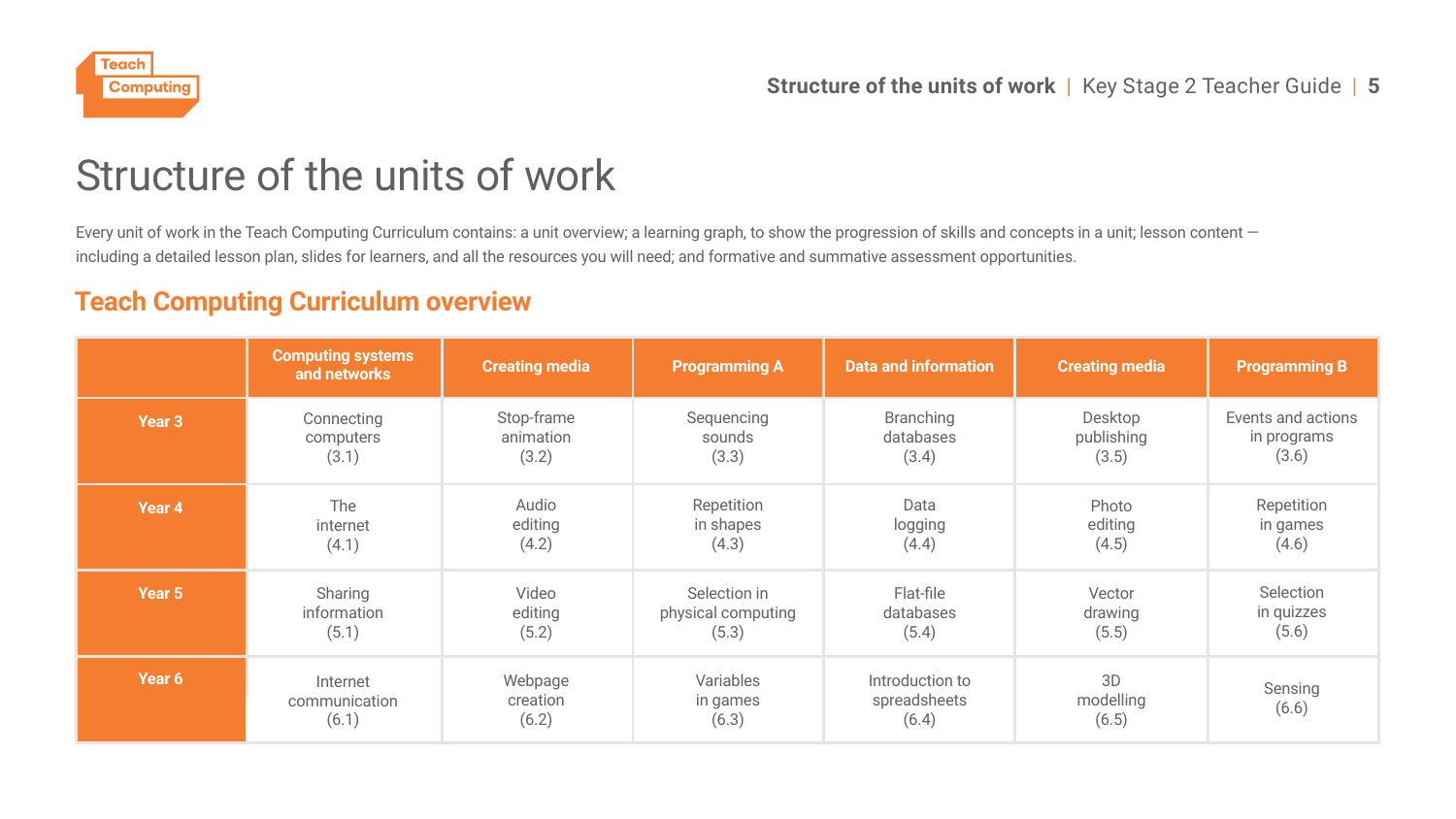<span id="page-7-0"></span>

### **Unit summaries**

|                   | <b>Computing systems</b><br>and networks                                                                                                                           | <b>Creating media</b>                                                                                                                   | <b>Programming A</b>                                                                                                                         | <b>Data and information</b>                                                                                                                  | <b>Creating media</b>                                                                                                                               | <b>Programming B</b>                                                                                                                                       |
|-------------------|--------------------------------------------------------------------------------------------------------------------------------------------------------------------|-----------------------------------------------------------------------------------------------------------------------------------------|----------------------------------------------------------------------------------------------------------------------------------------------|----------------------------------------------------------------------------------------------------------------------------------------------|-----------------------------------------------------------------------------------------------------------------------------------------------------|------------------------------------------------------------------------------------------------------------------------------------------------------------|
| Year <sub>3</sub> | Connecting<br>computers<br>Identifying that digital<br>devices have inputs,<br>processes, and outputs,<br>and how devices can<br>be connected<br>to make networks. | Stop-frame<br>animation<br>Capturing and editing<br>digital still images to<br>produce a stop-frame<br>animation that<br>tells a story. | Sequencing sounds<br>Creating sequences<br>in a block-based<br>programming<br>language to<br>make music.                                     | <b>Branching databases</b><br>Building and<br>using branching<br>databases to group<br>objects using<br>yes/no questions.                    | Desktop publishing<br>Creating documents<br>by modifying text,<br>images, and page<br>layouts for a<br>specified purpose.                           | Events and actions<br>in programs<br>Writing algorithms<br>and programs that<br>use a range of events<br>to trigger sequences<br>of actions.               |
| Year 4            | The internet<br>Recognising the internet<br>as a network of networks<br>including the WWW, and<br>why we should evaluate<br>online content.                        | Audio editing<br>Capturing and editing<br>audio to produce a<br>podcast, ensuring<br>that copyright<br>is considered.                   | <b>Repetition in shapes</b><br>Using a text-based<br>programming<br>language to explore<br>count-controlled<br>loops when<br>drawing shapes. | Data logging<br>Recognising how<br>and why data is<br>collected over time,<br>before using data<br>loggers to carry out<br>an investigation. | Photo editing<br>Manipulating digital<br>images, and reflecting<br>on the impact of<br>changes and whether<br>the required purpose<br>is fulfilled. | <b>Repetition in games</b><br>Using a block-based<br>programming<br>language to explore<br>count-controlled and<br>infinite loops when<br>creating a game. |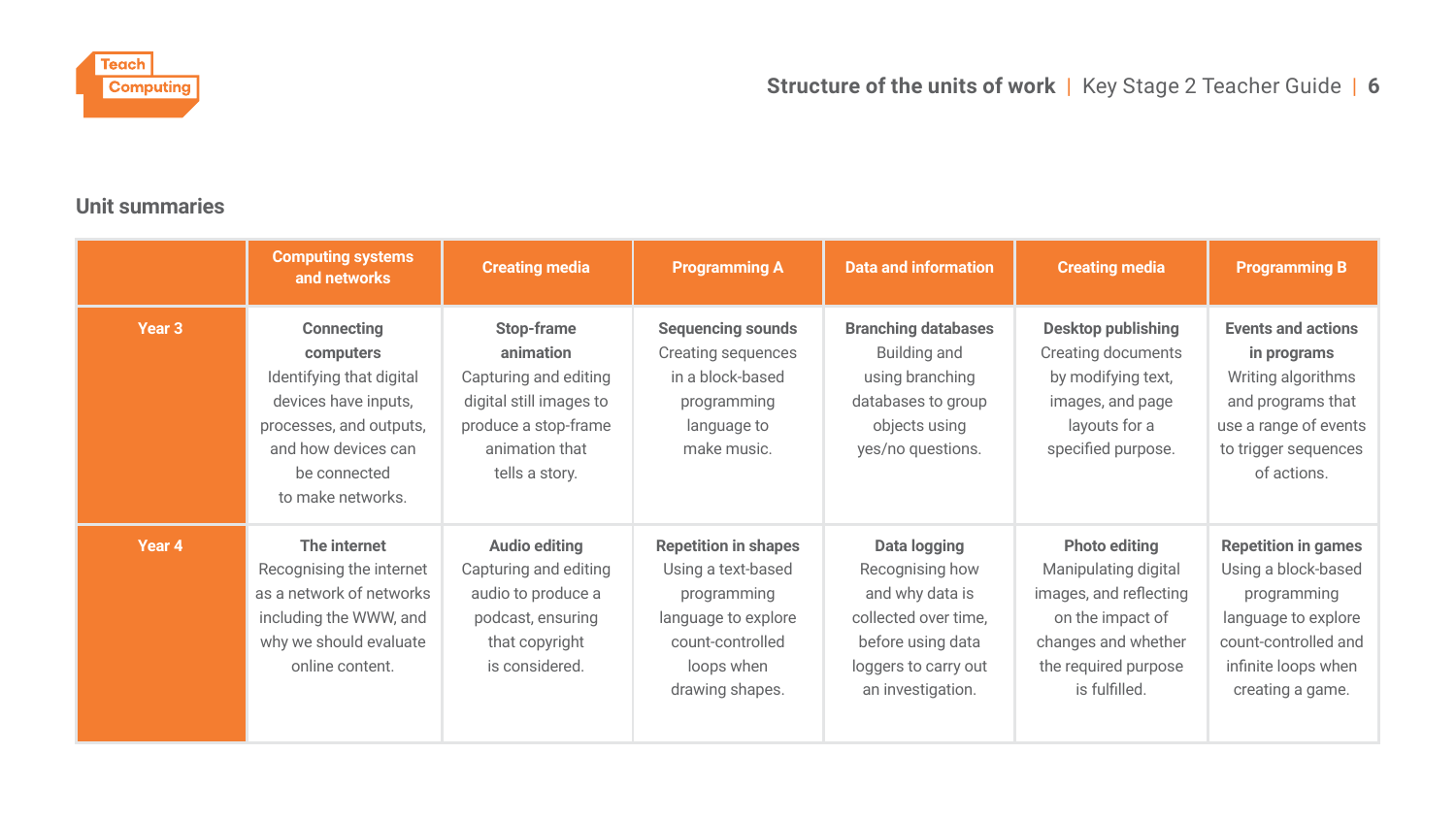

### **Unit summaries**

|        | <b>Computing systems</b><br>and networks                                                                                      | <b>Creating media</b>                                                                                                              | <b>Programming A</b>                                                                                                           | <b>Data and information</b>                                                                                              | <b>Creating media</b>                                                                                  | <b>Programming B</b>                                                                                        |
|--------|-------------------------------------------------------------------------------------------------------------------------------|------------------------------------------------------------------------------------------------------------------------------------|--------------------------------------------------------------------------------------------------------------------------------|--------------------------------------------------------------------------------------------------------------------------|--------------------------------------------------------------------------------------------------------|-------------------------------------------------------------------------------------------------------------|
| Year 5 | <b>Sharing information</b><br>Identifying and exploring<br>how information<br>is shared between<br>digital systems.           | Video editing<br>Planning, capturing,<br>and editing video to<br>produce a short film.                                             | Selection in physical<br>computing<br><b>Exploring conditions</b><br>and selection using<br>a programmable<br>microcontroller. | Flat-file databases<br>Using a database<br>to order data and<br>create charts to<br>answer questions.                    | Vector drawing<br>Creating images<br>in a drawing program<br>by using layers and<br>groups of objects. | Selection in quizzes<br>Exploring selection<br>in programming to<br>design and code an<br>interactive quiz. |
| Year 6 | Internet communication<br>Recognising how the<br>WWW can be used<br>to communicate and<br>be searched to<br>find information. | Webpage creation<br>Designing and<br>creating webpages,<br>giving consideration<br>to copyright,<br>aesthetics, and<br>navigation. | Variables in games<br><b>Exploring variables</b><br>when designing and<br>coding a game.                                       | Introduction to<br>spreadsheets<br>Answering<br>questions by using<br>spreadsheets<br>to organise and<br>calculate data. | 3D modelling<br>Planning, developing,<br>and evaluating 3D<br>computer models of<br>physical objects.  | Sensing<br>Designing and coding<br>a project that<br>captures inputs from<br>a physical device.             |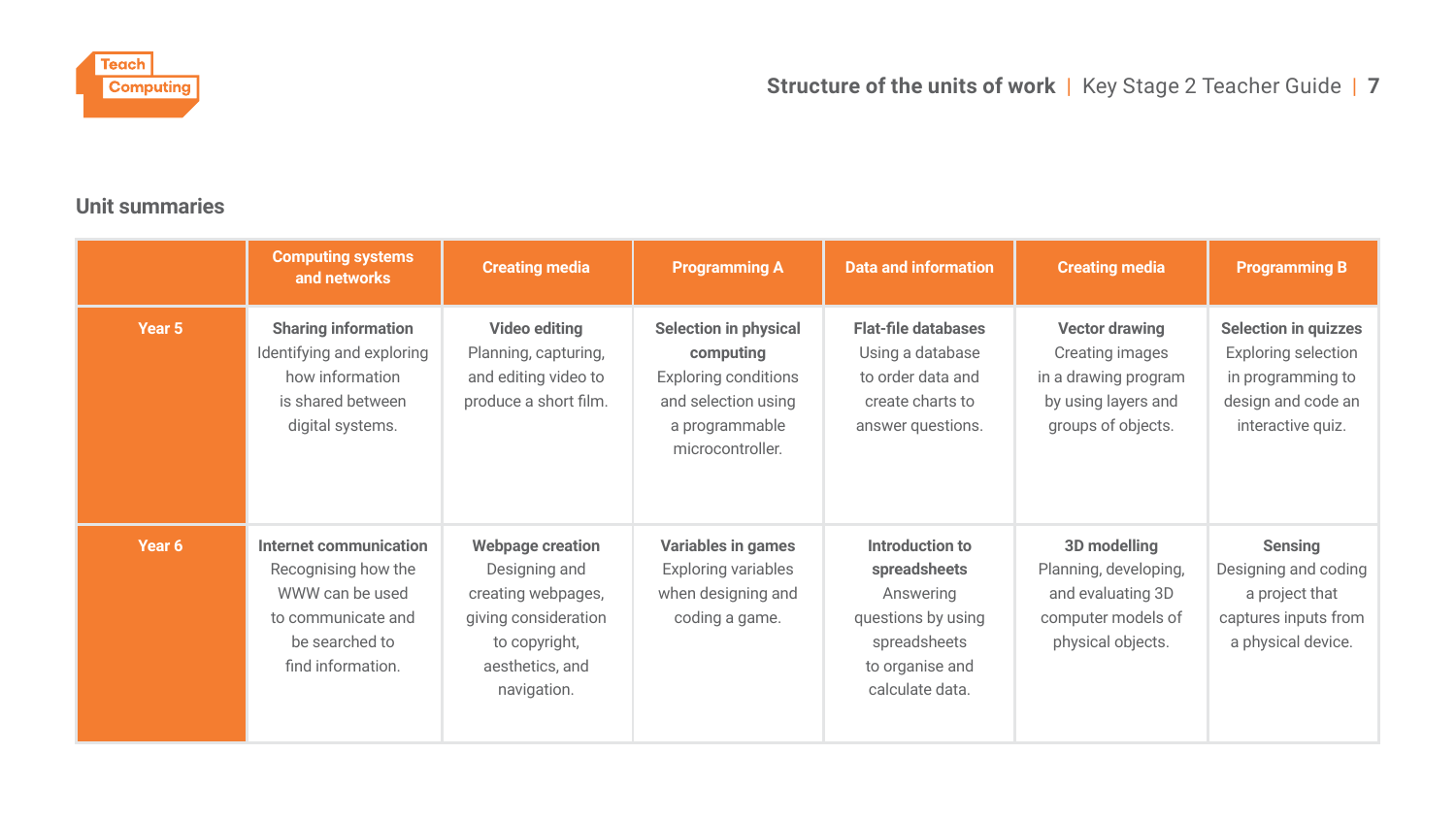<span id="page-9-0"></span>

| National Curriculum Coverage - Years 3 and 4                                                                                                                                                                                                                                               | Connecting<br>computers<br>ന് | Stop-frame<br>animation<br>$\sim$<br><sub>co</sub> | sounds<br>Sequencing<br>ന<br>$\infty$ | databases<br>Branching<br>3.4 | Desktop publishing<br>5.5 | actions<br>in programs<br>Events and<br>3.6 | The Internet<br>$\overline{\phantom{0}}$<br>₹ | Audio editing<br>4.2 | shapes<br>Repetition in<br>S<br>₹ | Data logging<br>4<br>₹ | Photo editing<br>LO<br>₹ | games<br>Repetition in<br>4.6 |
|--------------------------------------------------------------------------------------------------------------------------------------------------------------------------------------------------------------------------------------------------------------------------------------------|-------------------------------|----------------------------------------------------|---------------------------------------|-------------------------------|---------------------------|---------------------------------------------|-----------------------------------------------|----------------------|-----------------------------------|------------------------|--------------------------|-------------------------------|
| Design, write and debug programs that accomplish specific goals, including controlling or<br>simulating physical systems; solve problems by decomposing them into smaller parts                                                                                                            |                               |                                                    |                                       |                               |                           | ✓                                           |                                               |                      |                                   |                        |                          |                               |
| Use sequence, selection, and repetition in programs;<br>work with variables and various forms of input and output                                                                                                                                                                          |                               |                                                    | ุ่ง                                   |                               |                           | ✓                                           |                                               |                      |                                   |                        |                          |                               |
| Use logical reasoning to explain how some simple algorithms work<br>and to detect and correct errors in algorithms and programs                                                                                                                                                            |                               |                                                    |                                       |                               |                           | $\checkmark$                                |                                               |                      |                                   |                        |                          |                               |
| Understand computer networks, including the internet; how they can provide multiple services,<br>such as the World Wide Web, and the opportunities they offer for communication and collaboration                                                                                          |                               |                                                    |                                       |                               |                           |                                             |                                               |                      |                                   |                        |                          |                               |
| Use search technologies effectively, appreciate how results are selected<br>and ranked, and be discerning in evaluating digital content                                                                                                                                                    |                               |                                                    |                                       |                               |                           |                                             |                                               |                      |                                   |                        |                          |                               |
| Select, use and combine a variety of software (including internet services) on a range of digital<br>devices to design and create a range of programs, systems and content that accomplish given<br>goals, including collecting, analysing, evaluating and presenting data and information |                               |                                                    |                                       |                               |                           |                                             |                                               |                      |                                   |                        |                          |                               |
| Use technology safely, respectfully and responsibly; recognise acceptable/unacceptable<br>behaviour; identify a range of ways to report concerns about content and contact                                                                                                                 |                               |                                                    |                                       |                               |                           |                                             |                                               |                      |                                   |                        |                          |                               |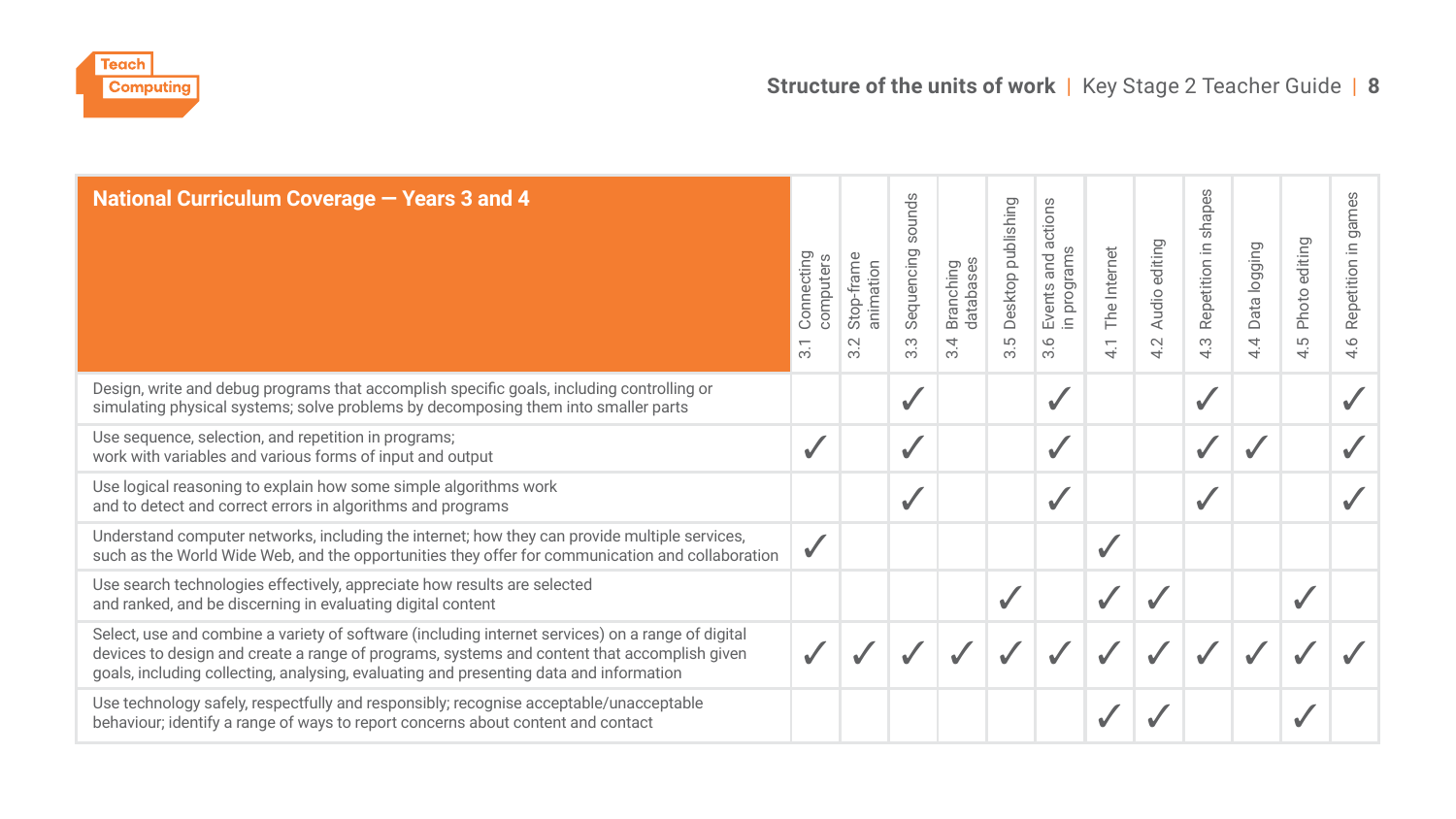<span id="page-10-0"></span>

| National Curriculum Coverage - Years 5 and 6                                                                                                                                                                                                                                               | Sharing information<br>$\overline{ }$<br>ίó. | editimg<br>Video<br>5.2 | physical<br>Selection in<br>computing<br>$\frac{3}{5}$ | Flat-file databases<br>$\overline{54}$ | Vector drawing<br>LO<br>$\overrightarrow{a}$ | Se<br>Selection in quizz<br>5.6 | communication<br>Internet<br>$\overline{5}$ | creation<br>Webpage<br>5.2 | games<br>Variables in<br>6.3 | °,<br>spreadsheets<br>Introduction<br>$\tilde{z}$ | modelling<br>$\overline{5}$<br>S<br>$\vec{0}$ | Sensing<br>5.6 |
|--------------------------------------------------------------------------------------------------------------------------------------------------------------------------------------------------------------------------------------------------------------------------------------------|----------------------------------------------|-------------------------|--------------------------------------------------------|----------------------------------------|----------------------------------------------|---------------------------------|---------------------------------------------|----------------------------|------------------------------|---------------------------------------------------|-----------------------------------------------|----------------|
| Design, write and debug programs that accomplish specific goals, including controlling or<br>simulating physical systems; solve problems by decomposing them into smaller parts                                                                                                            |                                              |                         | ┙                                                      |                                        |                                              |                                 |                                             |                            |                              |                                                   |                                               |                |
| Use sequence, selection, and repetition in programs;<br>work with variables and various forms of input and output                                                                                                                                                                          | $\checkmark$                                 |                         | ✓                                                      |                                        |                                              |                                 |                                             |                            |                              |                                                   |                                               |                |
| Use logical reasoning to explain how some simple algorithms work<br>and to detect and correct errors in algorithms and programs                                                                                                                                                            |                                              |                         | ุ่ง                                                    |                                        |                                              |                                 |                                             |                            |                              |                                                   |                                               |                |
| Understand computer networks, including the internet; how they can provide multiple services,<br>such as the World Wide Web, and the opportunities they offer for communication and collaboration                                                                                          |                                              |                         |                                                        |                                        |                                              |                                 |                                             |                            |                              |                                                   |                                               |                |
| Use search technologies effectively, appreciate how results are selected<br>and ranked, and be discerning in evaluating digital content                                                                                                                                                    |                                              |                         |                                                        | ✓                                      |                                              |                                 |                                             |                            |                              |                                                   |                                               |                |
| Select, use and combine a variety of software (including internet services) on a range of digital<br>devices to design and create a range of programs, systems and content that accomplish given<br>goals, including collecting, analysing, evaluating and presenting data and information |                                              |                         |                                                        |                                        |                                              |                                 |                                             |                            |                              |                                                   |                                               |                |
| Use technology safely, respectfully and responsibly; recognise acceptable/unacceptable<br>behaviour; identify a range of ways to report concerns about content and contact                                                                                                                 |                                              |                         |                                                        |                                        |                                              |                                 |                                             |                            |                              |                                                   |                                               |                |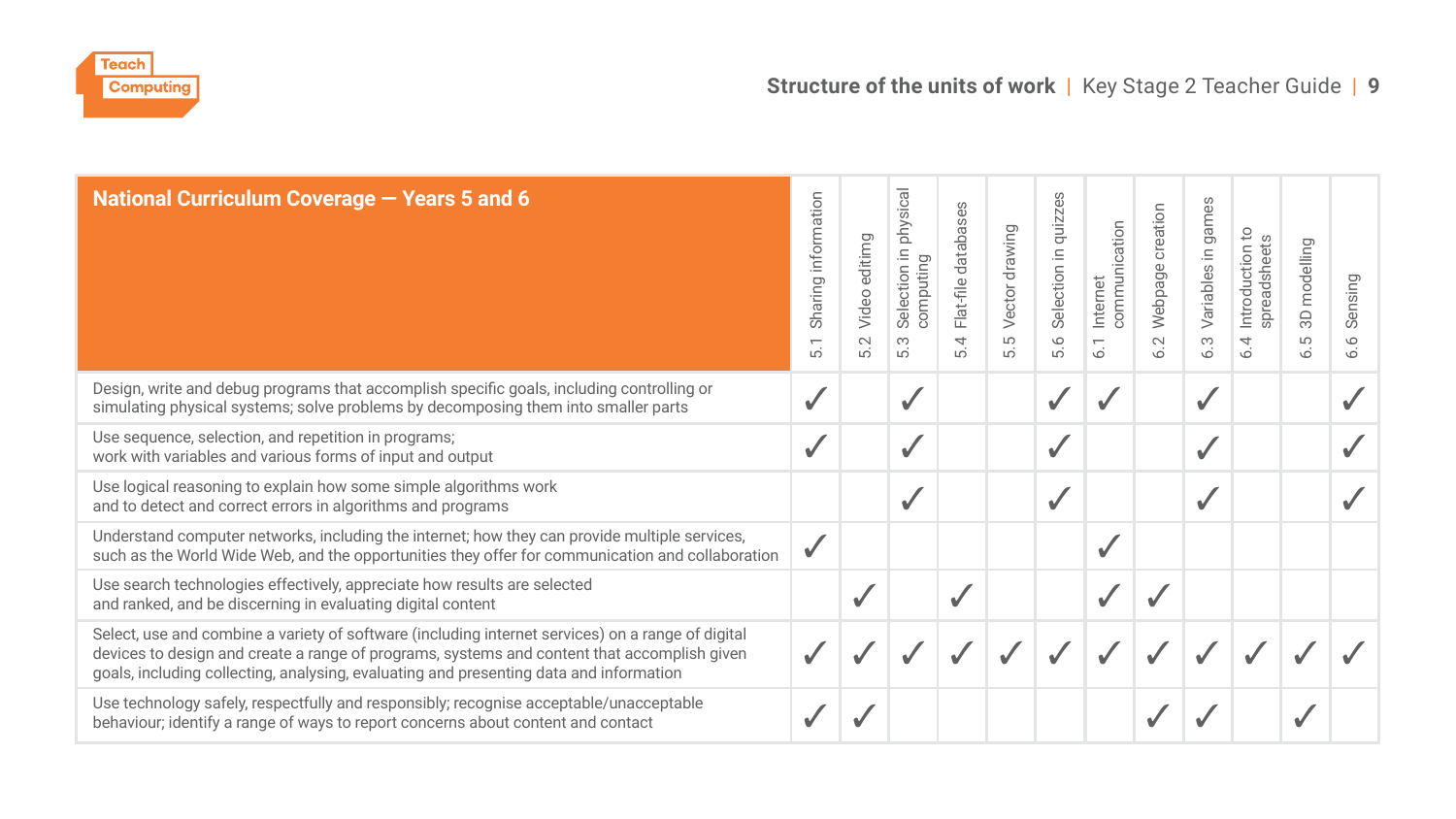<span id="page-11-0"></span>



### **Teaching order**

The order in which to teach units within a school year is not prescribed, other than for the two 'Programming' units for each year group, which build on each other. It is recommended that the 'Programming' and 'Creating media' units be revisited in two different terms within the school year, so that the concepts and skills can be revisited and consolidated. Otherwise, schools can choose the order in which they teach the units, based on the needs of their pupils and other topics or events that are happening throughout the school year, to make use of cross-curricular links wherever possible.

### **Mixed year groups**

The Teach Computing Curriculum is based on a learning progression from Year 1 through to Year 6 that fits into an overall progression including secondary school. In order to use this progression with mixed year groups, it is advisable for teachers to break up the content as they see fit, based on the learning graphs for the year groups that they are teaching.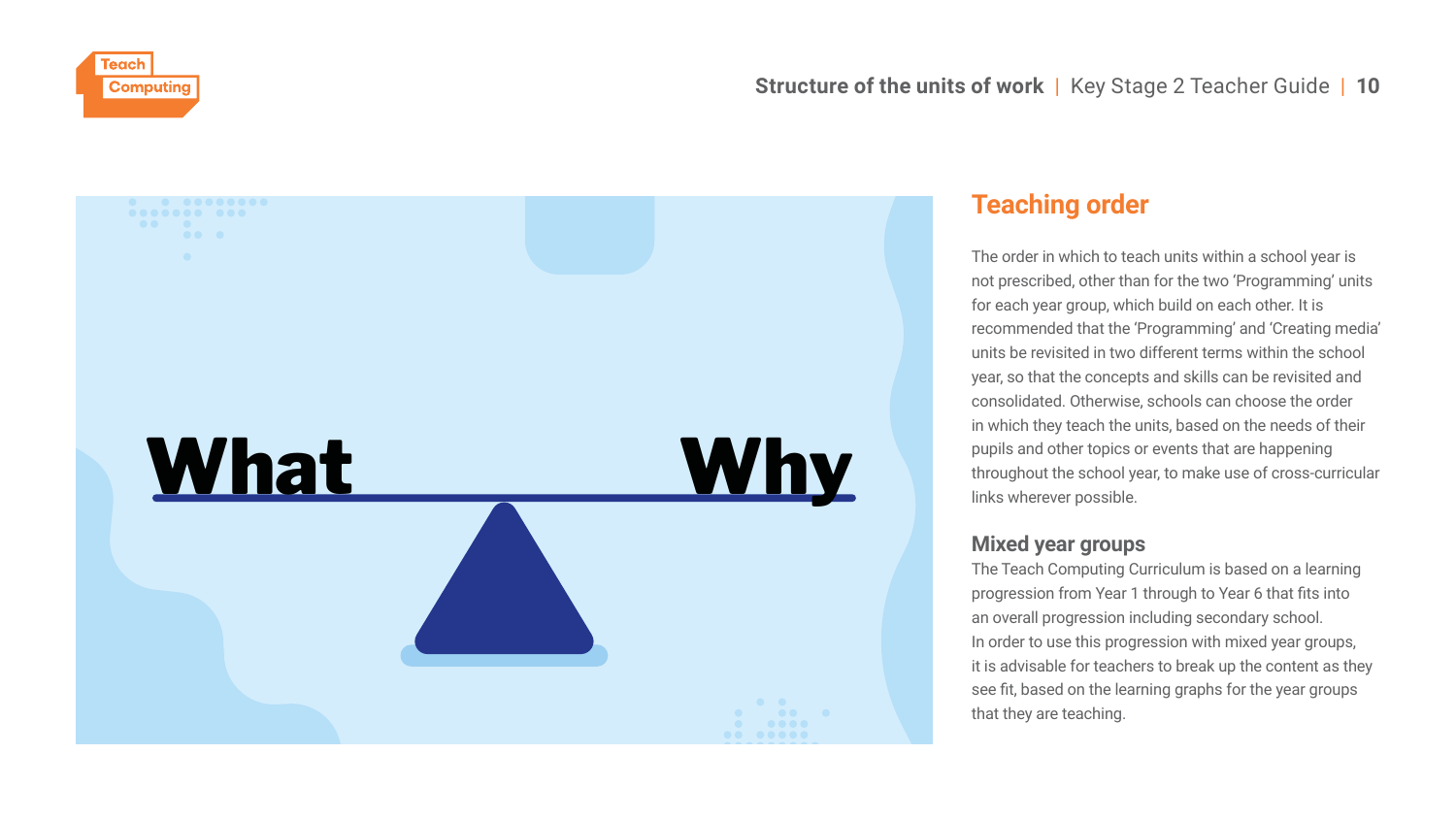<span id="page-12-0"></span>

# Progression

# **Progression across key stages**

All learning objectives have been mapped to the National Centre for Computing Education's taxonomy of ten strands, which ensures that units build on each other from one key stage to the next.

### **Progression across year groups**

Within the Teach Computing Curriculum, every year group learns through units within the same four themes, which combine the ten strands of the National Centre for Computing Education's taxonomy (see table, right).

This approach allows us to use the spiral curriculum approach (see the 'Spiral curriculum' section for more information) to progress skills and concepts from one year group to the next.

| Primary<br>themes                 | <b>Computing systems</b><br>and networks    | Programming                                            | <b>Data and information</b> | <b>Creating media</b>                          |  |  |  |  |  |
|-----------------------------------|---------------------------------------------|--------------------------------------------------------|-----------------------------|------------------------------------------------|--|--|--|--|--|
| <b>Taxonomy</b><br><b>strands</b> | Computer<br>systems<br>Computer<br>networks | Programming<br>Algorithms<br>Design and<br>development | Data and information        | Creating<br>media<br>Design and<br>development |  |  |  |  |  |
|                                   | Effective use of tools                      |                                                        |                             |                                                |  |  |  |  |  |
|                                   | Impact of technology                        |                                                        |                             |                                                |  |  |  |  |  |
|                                   | Safety and security                         |                                                        |                             |                                                |  |  |  |  |  |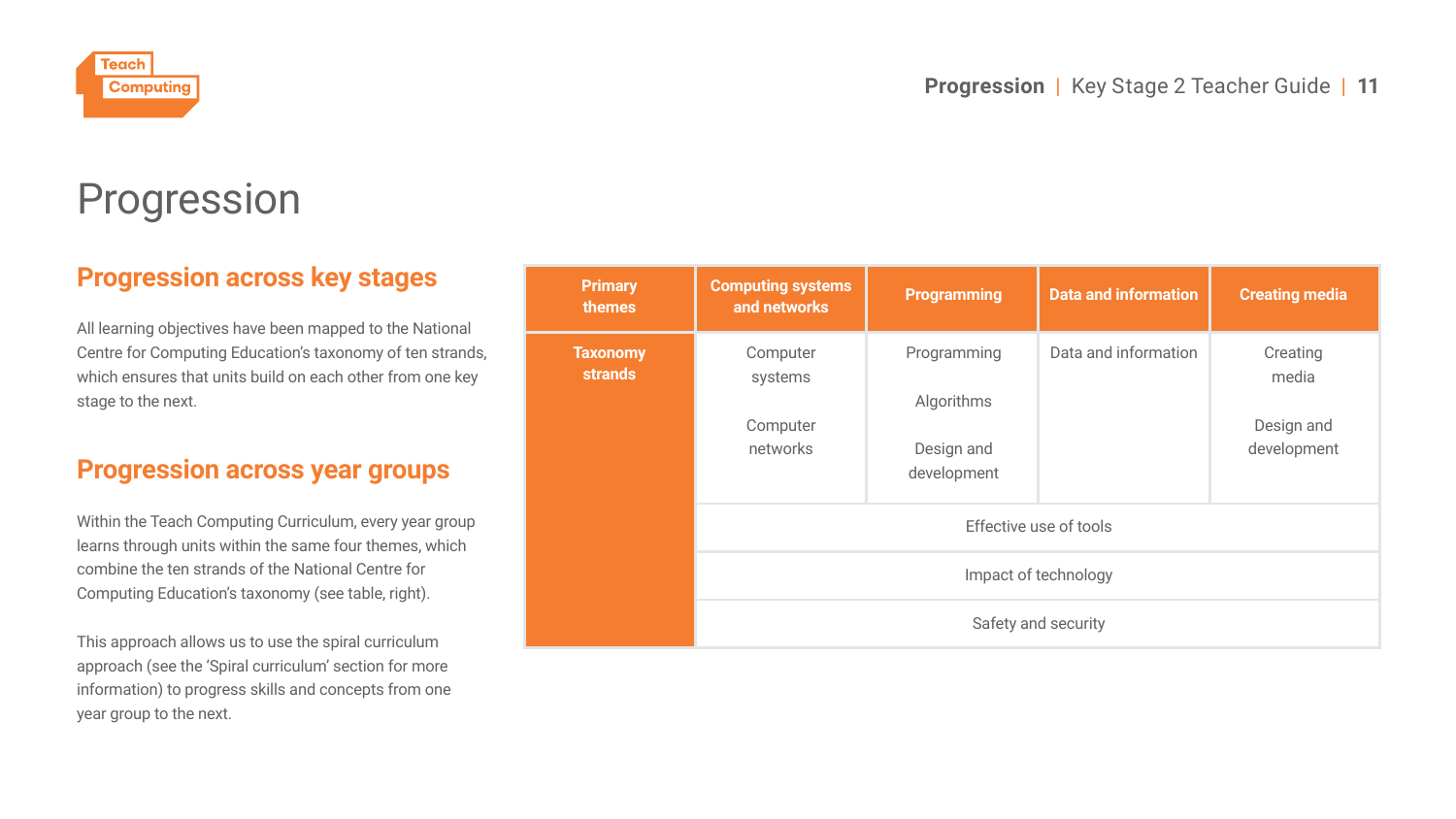<span id="page-13-0"></span>

# **Progression within a unit learning graphs**

Learning graphs are provided as part of each unit and demonstrate progression through concepts and skills. In order to learn some of those concepts and skills, pupils need prior knowledge of others, so the learning graphs show which concepts and skills need to be taught first and which could be taught at a different time.

The learning graphs often show more statements than there are learning objectives. All of the skills and concepts learnt are included in the learning graphs. Some of these skills and concepts are milestones, which form learning objectives, while others are smaller steps towards these milestones, which form success criteria. Please note that the wording of the statements may be different in the learning graphs than in the lessons, as the learning graphs are designed for teachers, whereas the learning objectives and success criteria are age-appropriate so that they can be understood by pupils.



In each year group, there are two 'Programming' units of work, but only one 'Programming' learning graph. The second 'Programming' unit builds on the content that was taught in the first 'Programming' unit so closely that there is no specific divide where one ends and the other begins.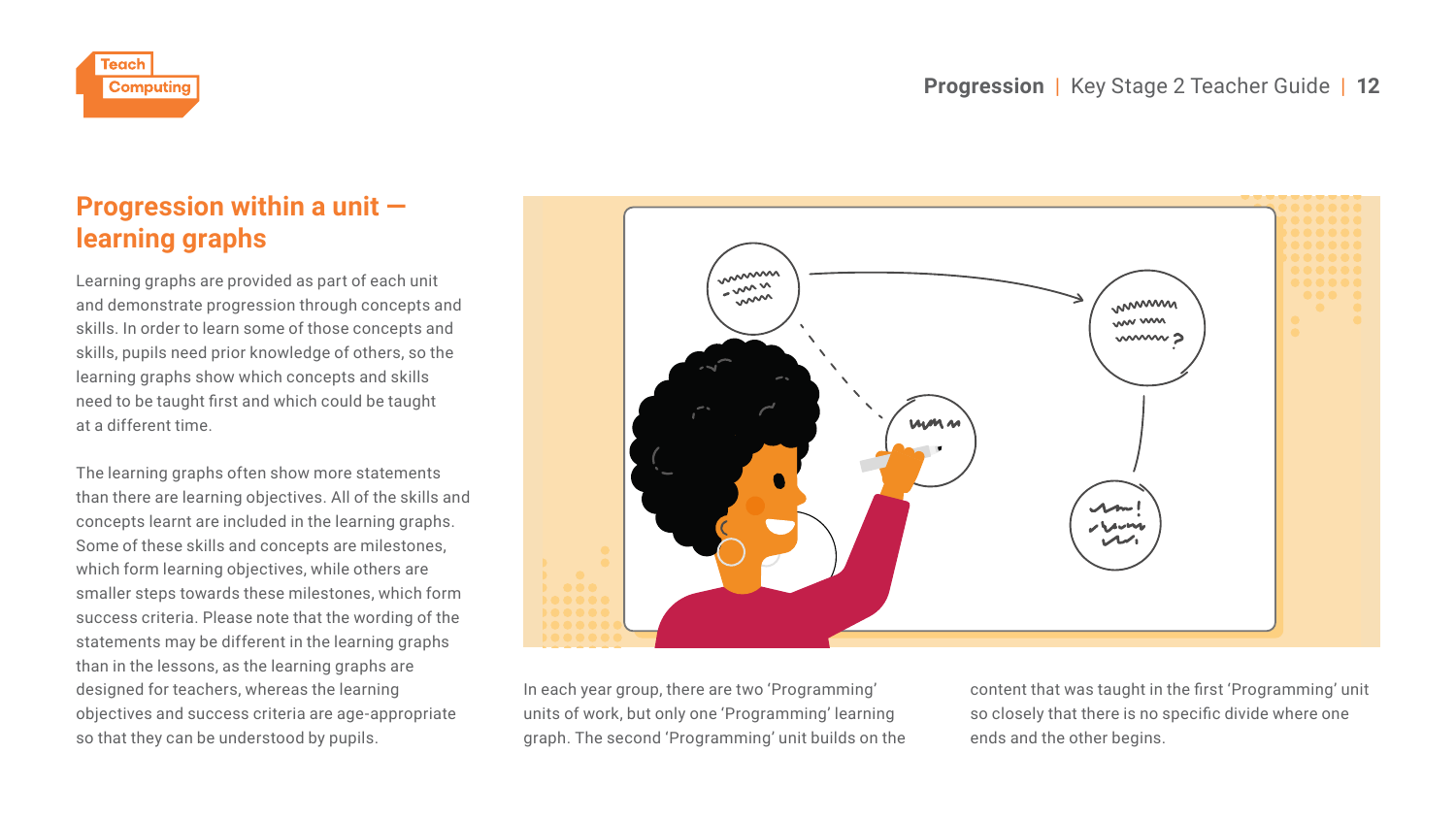

### **Y3 – Branching databases – learning graph**

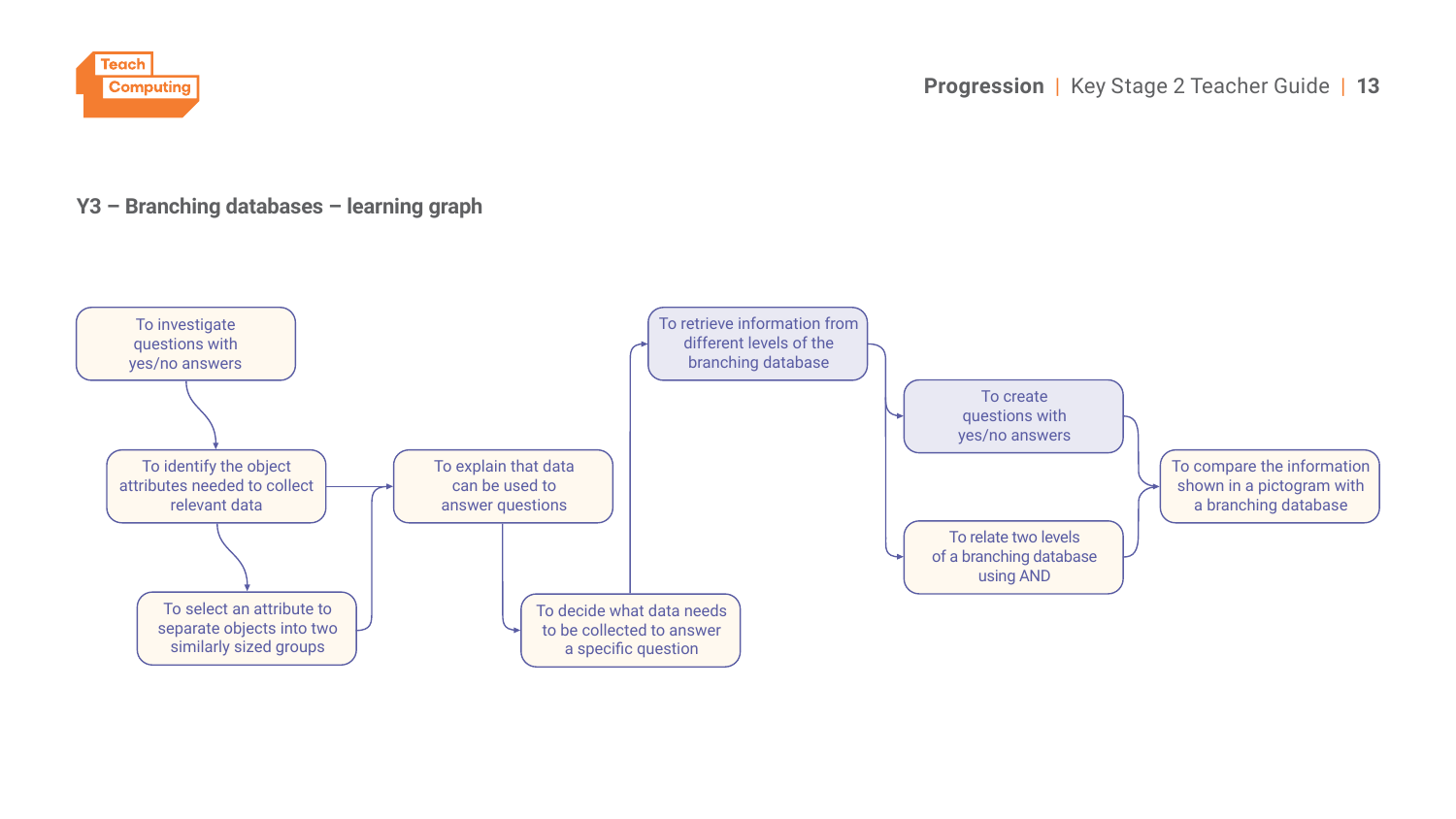<span id="page-15-0"></span>

# Pedagogy

Computing is a broad discipline, and computing teachers require a range of strategies to deliver effective lessons to their pupils. The National Centre for Computing Education's pedagogical approach consists of 12 key principles underpinned by research: each principle has been shown to contribute to effective teaching and learning in computing.

It is recommended that computing teachers use their professional judgement to review, select, and apply relevant strategies for their pupils.

These 12 principles are embodied by the Teach Computing Curriculum, and examples of their application can be found throughout the units of work at every key stage. Beyond delivering these units, you can learn more about these principles and related strategies in the National Centre for Computing Education pedagogy toolkit (ncce.io/pedagogy).

### **Lead with concepts**

Support pupils in the acquisition of knowledge, through the use of key concepts, terms, and vocabulary, providing opportunities to build a shared and consistent understanding. Glossaries, concept maps (ncce.io/qr07), and displays, along with regular recall and revision, can support this approach.

### **Structure lessons**

Use supportive frameworks when planning lessons, such as PRIMM (Predict, Run, Investigate, Modify, Make — ncce.io/qr11) and Use-Modify-Create. These frameworks are based on research and ensure that differentiation can be built in at various stages of the lesson.

### **Make concrete**

Bring abstract concepts to life with real-world, contextual examples and a focus on interdependencies with other curriculum subjects. This can be achieved through the use of unplugged activities, proposing analogies, storytelling around concepts, and finding examples of the concepts in pupils' lives.

### **Unplug, unpack, repack**

Teach new concepts by first unpacking complex terms and ideas, exploring these ideas in unplugged and familiar contexts, then repacking this new understanding into the original concept. This approach, called 'semantic waves' (ncce.io/qr06), can help pupils develop a secure understanding of complex concepts.

### **Work together**

Encourage collaboration, specifically using pair programming (ncce.io/qr03) and peer instruction (ncce. io/qr04), and also structured group tasks. Working together stimulates classroom dialogue, articulation of concepts, and development of shared understanding.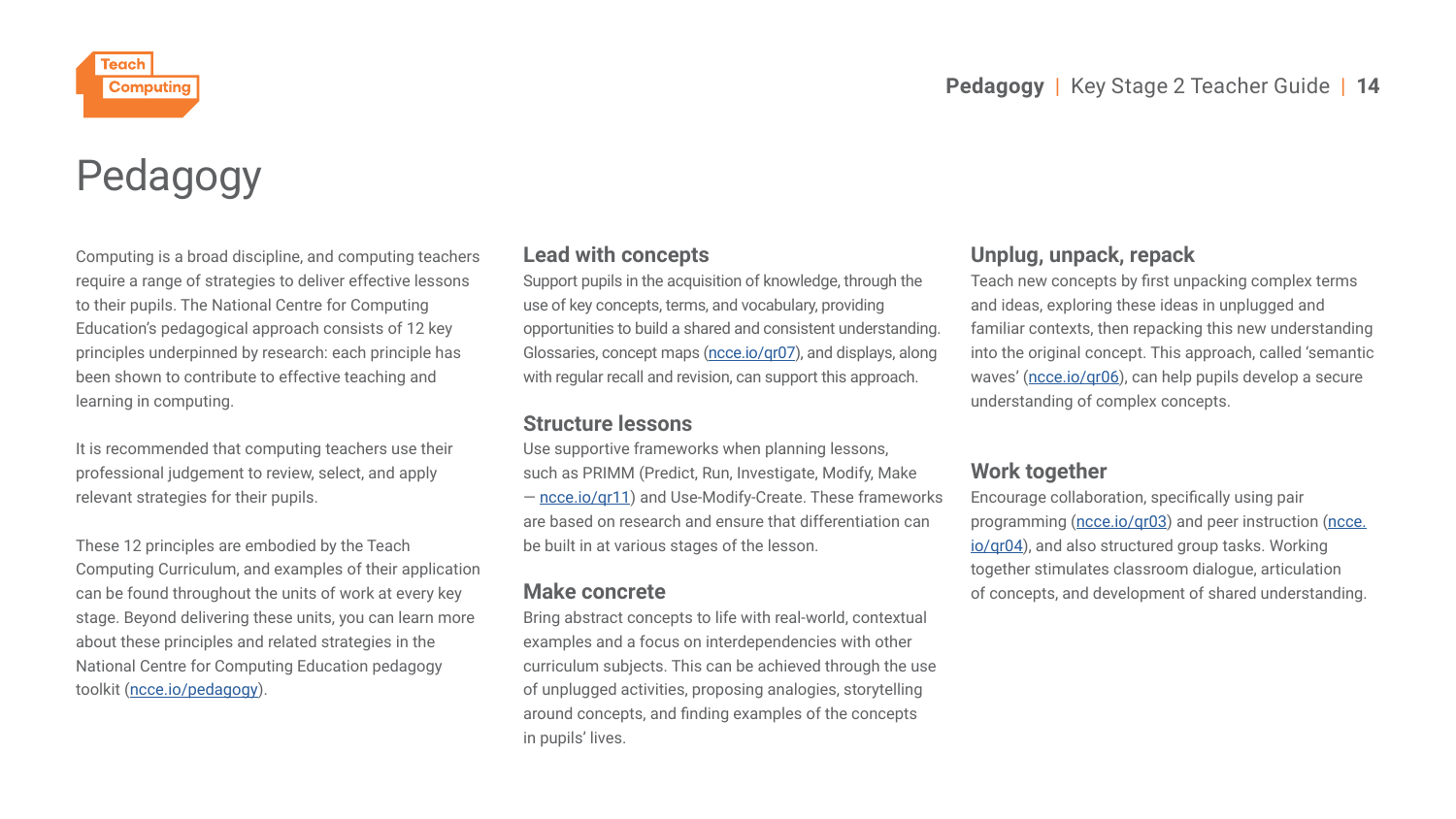<span id="page-16-0"></span>

### **Read and explore code first**

When teaching programming, focus first on code 'reading' activities, before code writing. With both block-based and text-based programming, encourage pupils to review and interpret blocks of code. Research has shown that being able to read, trace, and explain code augments pupils' ability to write code.

### **Create projects**

Use project-based learning activities to provide pupils with the opportunity to apply and consolidate their knowledge and understanding. Design is an important, often overlooked aspect of computing. Pupils can consider how to develop an artefact for a particular user or function, and evaluate it against a set of criteria.

### **Model everything**

Model processes or practices — everything from debugging code to binary number conversions — using techniques such as worked examples (ncce.io/qr02) and live coding (ncce.io/qr05). Modelling is particularly beneficial to novices, providing scaffolding that can be gradually taken away.

### **Get hands-on**

Use physical computing and making activities that offer tactile and sensory experiences to enhance learning. Combining electronics and programming with arts and crafts (especially through exploratory projects) provides pupils with a creative, engaging context to explore and apply computing concepts.

### **Challenge misconceptions**

Use formative questioning to uncover misconceptions and adapt teaching to address them as they occur. Awareness of common misconceptions alongside discussion, concept mapping, peer instruction, or simple quizzes can help identify areas of confusion.

### **Add variety**

Provide activities with different levels of direction, scaffolding, and support that promote active learning, ranging from highly structured to more exploratory tasks. Adapting your instruction to suit different objectives will help keep all pupils engaged and encourage greater independence.

### **Foster program comprehension**

Use a variety of activities to consolidate knowledge and understanding of the function and structure of programs (ncce.io/qr12), including debugging, tracing, and Parson's Problems. Regular comprehension activities will help secure understanding and build connections with new knowledge.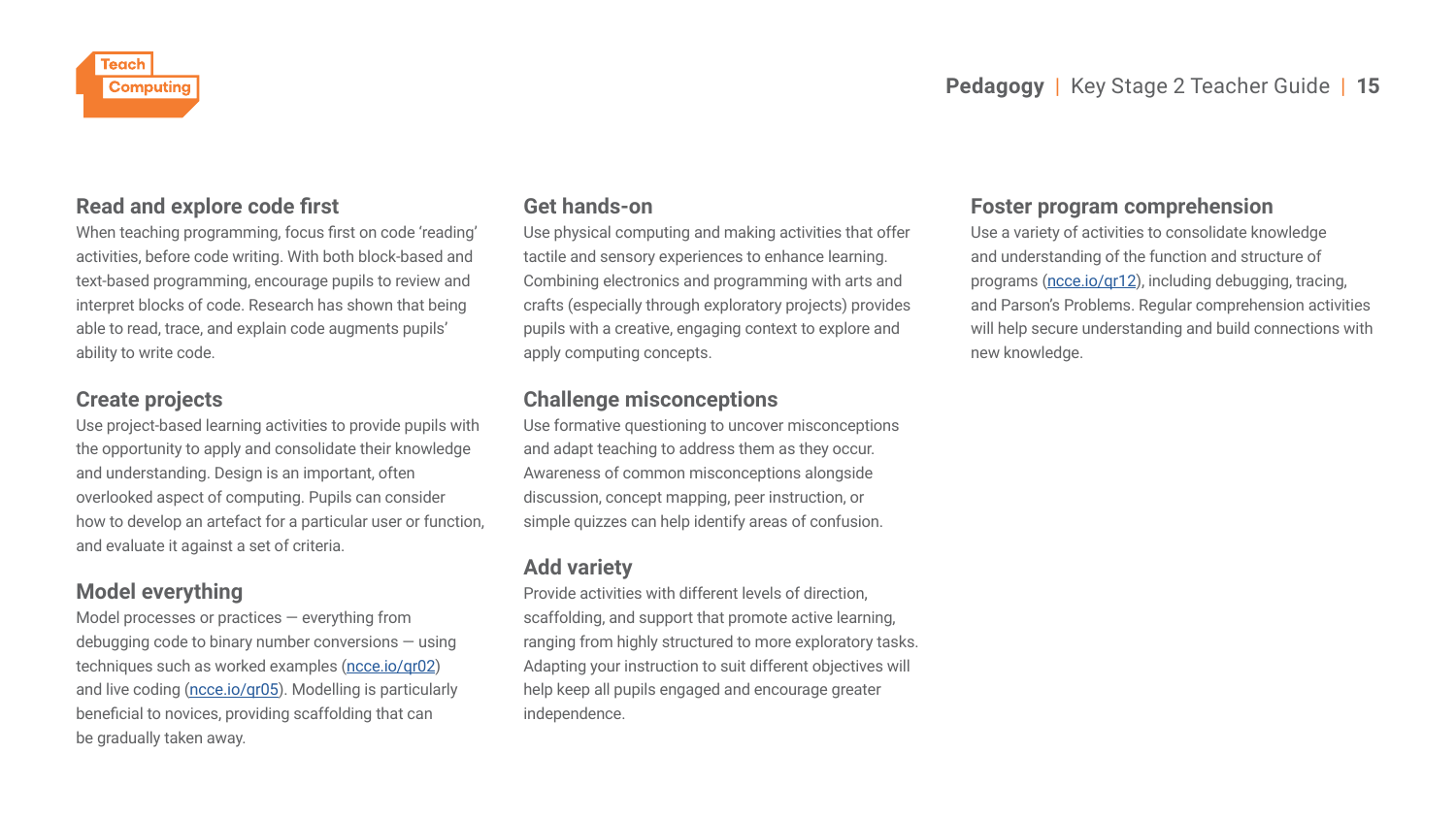<span id="page-17-0"></span>

# Assessment

### **Formative assessment**

Every lesson includes formative assessment opportunities for teachers to use. These opportunities are listed in the lesson plan and are included to ensure that misconceptions are recognised and addressed if they occur. They vary from teacher observation or questioning, to marked activities.

These assessments are vital to ensure that teachers are adapting their teaching to suit the needs of the pupils that they are working with, and you are encouraged to change parts of the lesson, such as how much time you spend on a specific activity, in response to these assessments.

The learning objective and success criteria are introduced in the slides at the beginning of every lesson. At the end of every lesson, pupils are invited to assess how well they feel they have met the learning objective using thumbs up, thumbs sideways, or thumbs down. This gives pupils

a reminder of the content that has been covered, as well as a chance to reflect. It is also a chance for teachers to see how confident the class is feeling so that they can make changes to subsequent lessons accordingly.

### **Summative assessment**

Every unit includes an optional summative assessment framework in the form of either a multiple choice quiz (MCQ) or a rubric. All units are designed to cover both skills and concepts from across the computing national curriculum. Units that focus more on conceptual development include an MCQ. Units that focus more on skills development end with a project and include a rubric. However, within the 'Programming' units, the assessment framework (MCQ or rubric) has been selected on a best-fit basis.

### **Multiple choice quiz (MCQ)**

Each of the MCQ questions has been carefully chosen to represent learning that should have been achieved within the unit. In writing the MCQs, we have followed the diagnostic assessment approach to ensure that the assessment of the unit is useful to determine both how well pupils have understood the content, and what pupils have misunderstood, if they have not achieved as expected.

Each MCQ includes an answer sheet that highlights the misconceptions that pupils may have if they have chosen a wrong answer. This ensures that teachers know which areas to return to in later units.

#### **Rubric**

The rubric is a tool to help teachers assess project-based work. Each rubric covers the application of skills that have been directly taught across the unit, and highlights to teachers whether the pupil is approaching (emerging), achieving (expected), or exceeding the expectations for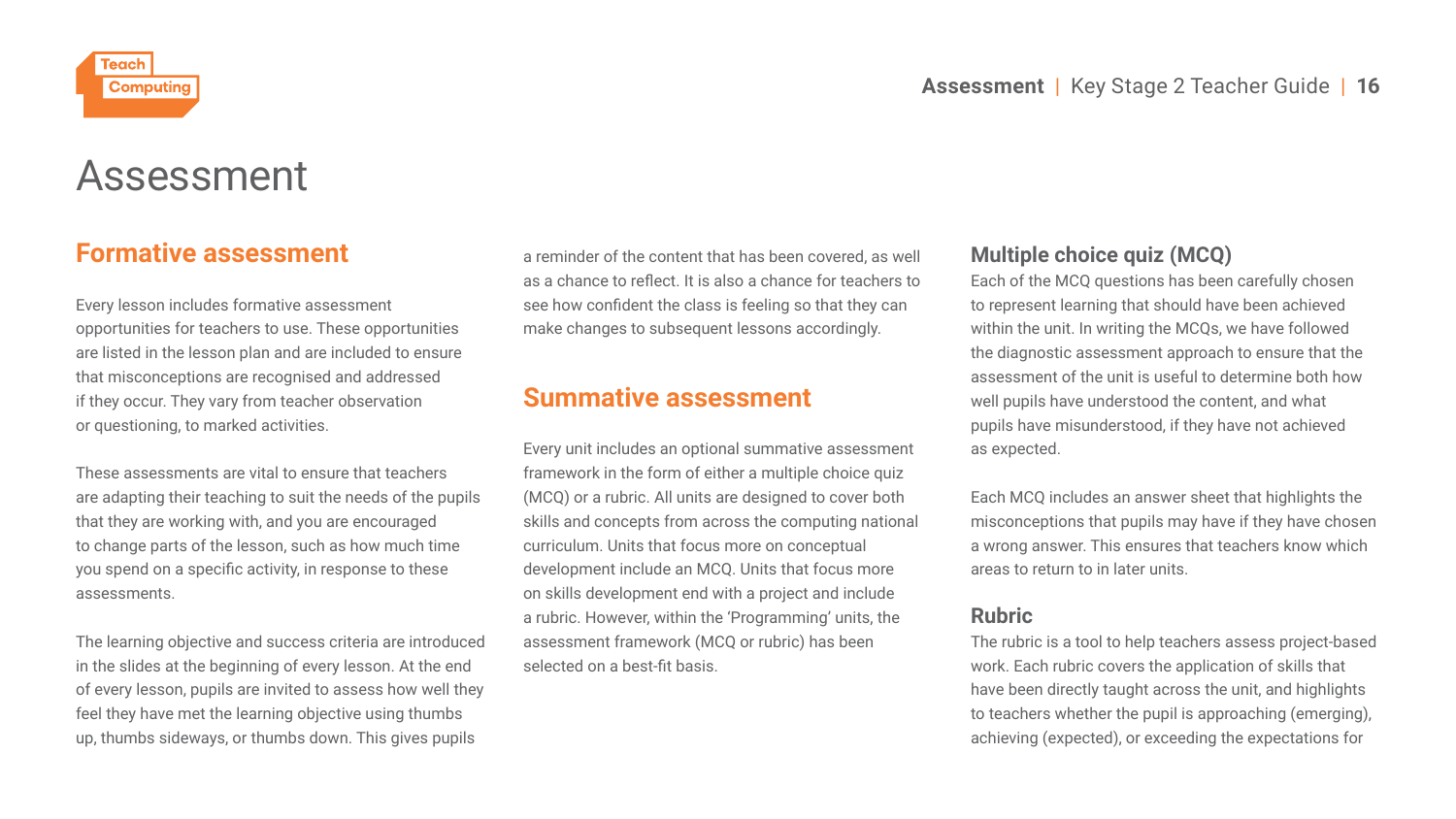<span id="page-18-0"></span>

their age group. It allows teachers to assess projects that pupils have created, focussing on the appropriate application of computing skills and concepts.

Pedagogically, we want to ensure that we are assessing pupils' understanding of computing concepts and skills, as opposed to their reading and writing skills. This has been carefully considered both in how MCQs have been written (considerations such as the language used, the cultural experiences referenced, etc) and in the skills expected to be demonstrated in the rubric.

## **Adapting for your setting**

As there are no nationally agreed levels of assessment, the assessment materials provided are designed to be used and adapted by schools in a way that best suits their needs. The summative assessment materials will inform teacher judgements around what a pupil has understood in each computing unit, and could feed into a school's assessment process, to align with their approach to assessment in other foundation subjects.

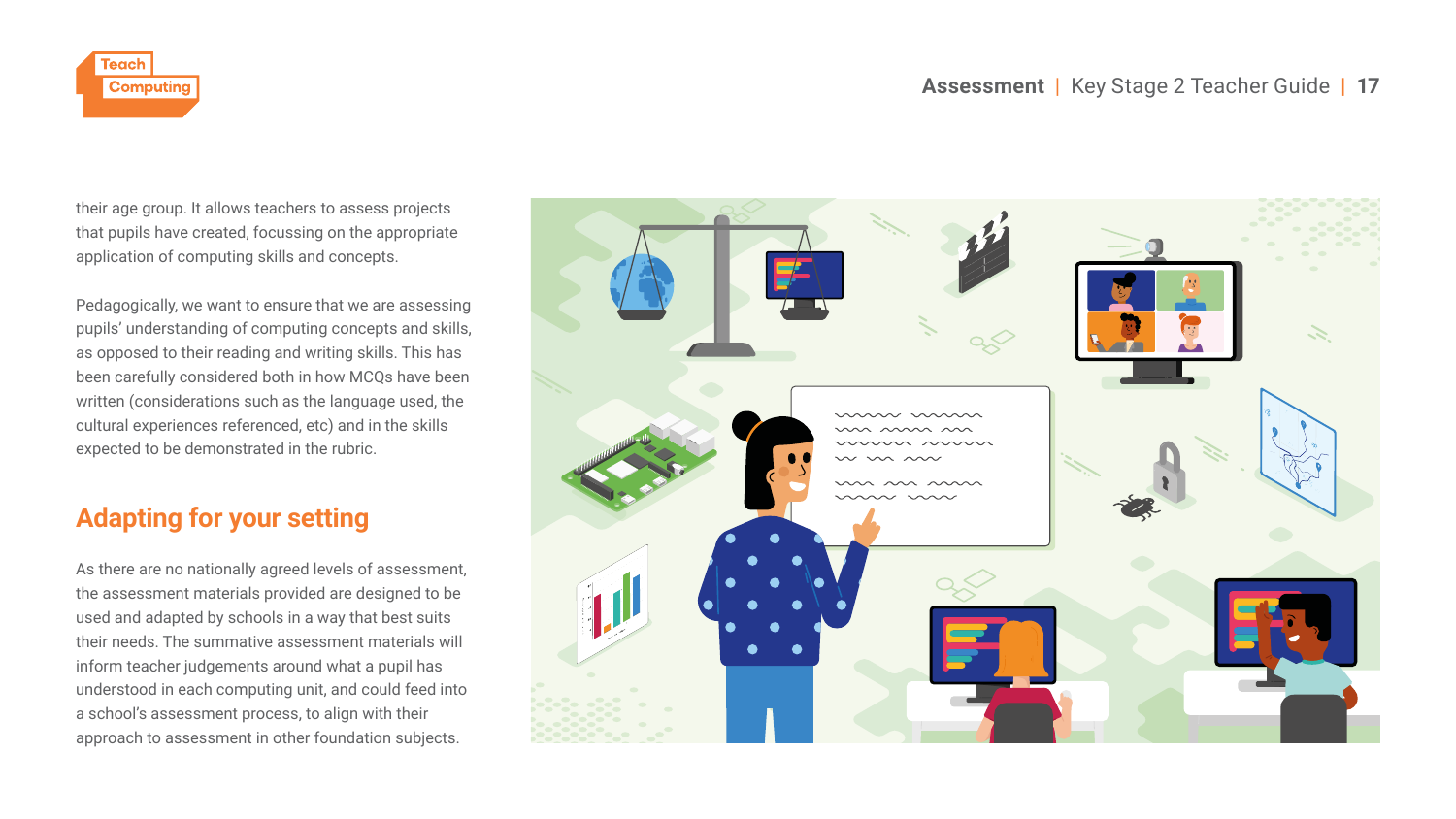<span id="page-19-0"></span>

# Resources

### **Software and hardware**

Computing is intrinsically linked to technology and therefore requires that pupils experience and use a range of digital tools and devices. As the Teach Computing Curriculum was being written, careful consideration was given to the hardware and software selected for the units. The primary consideration was how we felt a tool would best allow pupils to meet learning objectives; the learning always came first and the tool second.

To make the units of work more accessible to pupils and teachers, the materials include screenshots, videos, and instructions, and these are based on the tools listed in the table below. The list below should not be seen as an explicit requirement for schools. Schools may choose to use alternative tools that offer the same features as described in the units. All of the learning objectives can be met with alternative hardware and software, as the learning objectives are not designed to be tool-specific.

### **Software**

If you do not wish to use the software recommended in the units, you could use an alternative piece of software that provides the same function. All learning objectives should be achievable using alternative software, however, there will be a lot less support for teachers, as screenshots and demonstration videos reflect the software referenced in the materials.

The units of work include the use of free software that would need to be installed on local machines, and software that is available as an online tool. Where software needs to be installed locally, schools will need to plan software installation in advance.

Several of the units that use online tools require schools to sign up to free services in order to access the tools. This also allows pupils the opportunity to save the projects that they are working on, and gives them the skills that they need to manage their own usernames and passwords as digital citizens. However, the school needs

to ensure that they are comfortable using the software, and that it is in line with their policies about using online tools and how teachers will manage accounts.

#### **Hardware**

Pupils should experience a range of digital devices, which may include desktop, laptop, and tablet computers. Pupils should also experience hardware designed for specific purposes, eg data loggers, floor robots, and microcontrollers.

Several of the Teach Computing Curriculum units require the use of physical computing devices. This is in recognition of the growing importance of physical computing and digital making and was part of our curriculum design from the beginning. As we are aware that not all schools will have invested in this equipment, NCCE Computing Hubs will soon be provided with a number of class sets of equipment, which will be loaned to schools in rotation, with some set aside for CPD sessions.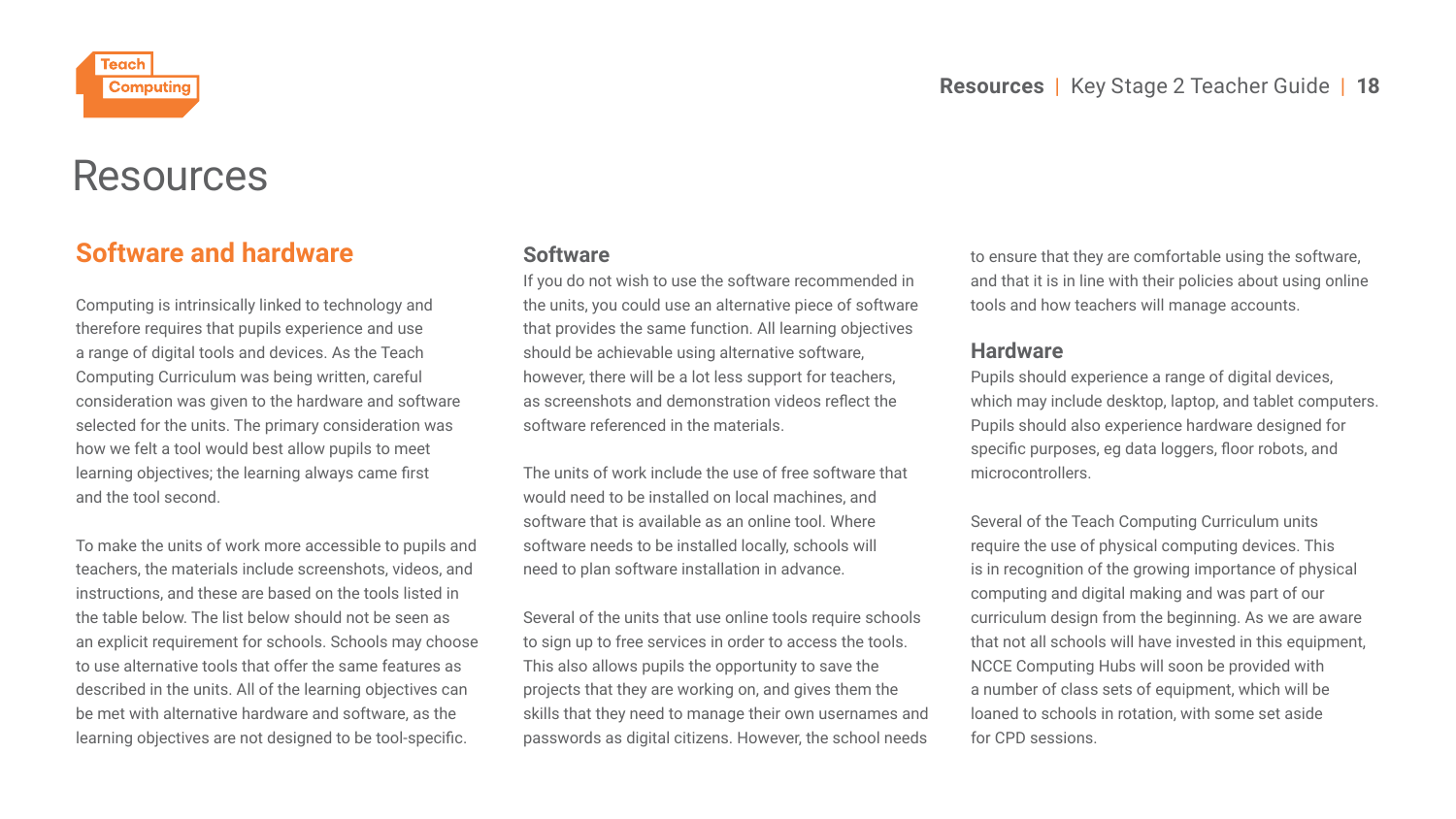<span id="page-20-0"></span>

### **Software and hardware overview**

Requirements for pupils — below

|                                    | <b>Desktop or laptop</b> | <b>Chromebook</b> | <b>Tablet</b> | <b>Software or hardware</b>       |
|------------------------------------|--------------------------|-------------------|---------------|-----------------------------------|
| 3.1 Connecting computers           |                          |                   | $\bullet$     | Painting program (any)            |
| 3.2 Stop-frame animation           |                          |                   |               | iMotion (app for iOS)             |
| 3.3 Sequencing sounds              |                          |                   |               | Scratch                           |
| 3.4 Branching databases            |                          |                   |               | j2data Branch and Pictogram       |
| 3.5 Desktop publishing             |                          |                   |               | Adobe Spark                       |
| 3.6 Events and actions in programs |                          |                   |               | Scratch                           |
| 4.1 The internet                   |                          |                   |               | Various websites                  |
| 4.2 Audio editing                  |                          |                   |               | Audacity                          |
| 4.3 Repetition in shapes           |                          |                   | ●             | FMSLogo                           |
| 4.4 Data logging                   |                          |                   | ٠             | Data logger                       |
| 4.5 Photo editing                  |                          |                   |               | Paint.NET (for Microsoft Windows) |
| 4.6 Repetition in games            |                          |                   |               | Scratch                           |

✓ Used for the unit — reflected in screenshots ● Could be used as an alternative + Data loggers that work with Chromebooks or tablets are available. Check with suppliers.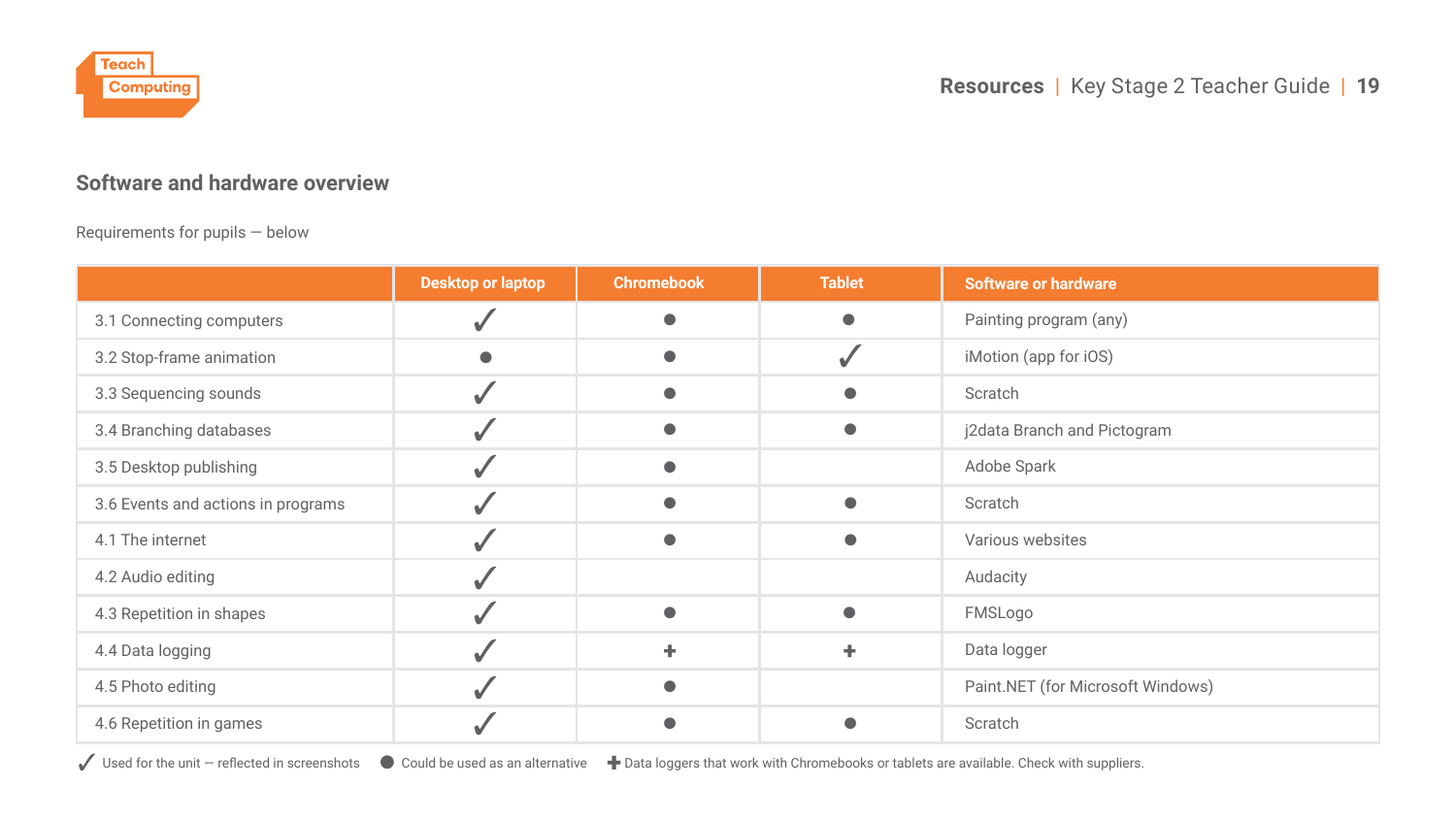

### **Software and hardware overview, cont.**

#### Requirements for pupils — below

|                                     | Desktop or laptop | <b>Chromebook</b> | <b>Tablet</b> | <b>Software or hardware</b>                 |  |  |
|-------------------------------------|-------------------|-------------------|---------------|---------------------------------------------|--|--|
| 5.1 Sharing information             |                   |                   |               | Google Slides                               |  |  |
| 5.2 Video editing                   |                   |                   | ٠             | Microsoft Photos (for Microsoft Windows 10) |  |  |
| 5.3 Selection in physical computing |                   |                   |               | Crumble controller + starter kit + motor    |  |  |
| 5.4 Flat-file databases             |                   |                   | ●             | j2data Database                             |  |  |
| 5.5 Vector drawing                  |                   |                   |               | Google Drawings                             |  |  |
| 5.6 Selection in quizzes            |                   |                   |               | Scratch                                     |  |  |
| 6.1 Internet communication          |                   |                   |               |                                             |  |  |
| 6.2 Webpage creation                |                   |                   |               | Google Sites                                |  |  |
| 6.3 Variables in games              |                   |                   |               | Scratch                                     |  |  |
| 6.4 Introduction to spreadsheets    |                   |                   |               | Google Sheets or Microsoft Excel            |  |  |
| 6.5 3D modelling                    |                   |                   |               | Tinkercad                                   |  |  |
| 6.6 Sensing                         |                   |                   |               | micro:bit and Microsoft MakeCode            |  |  |

✓ Used for the unit — reflected in screenshots ● Could be used as an alternative